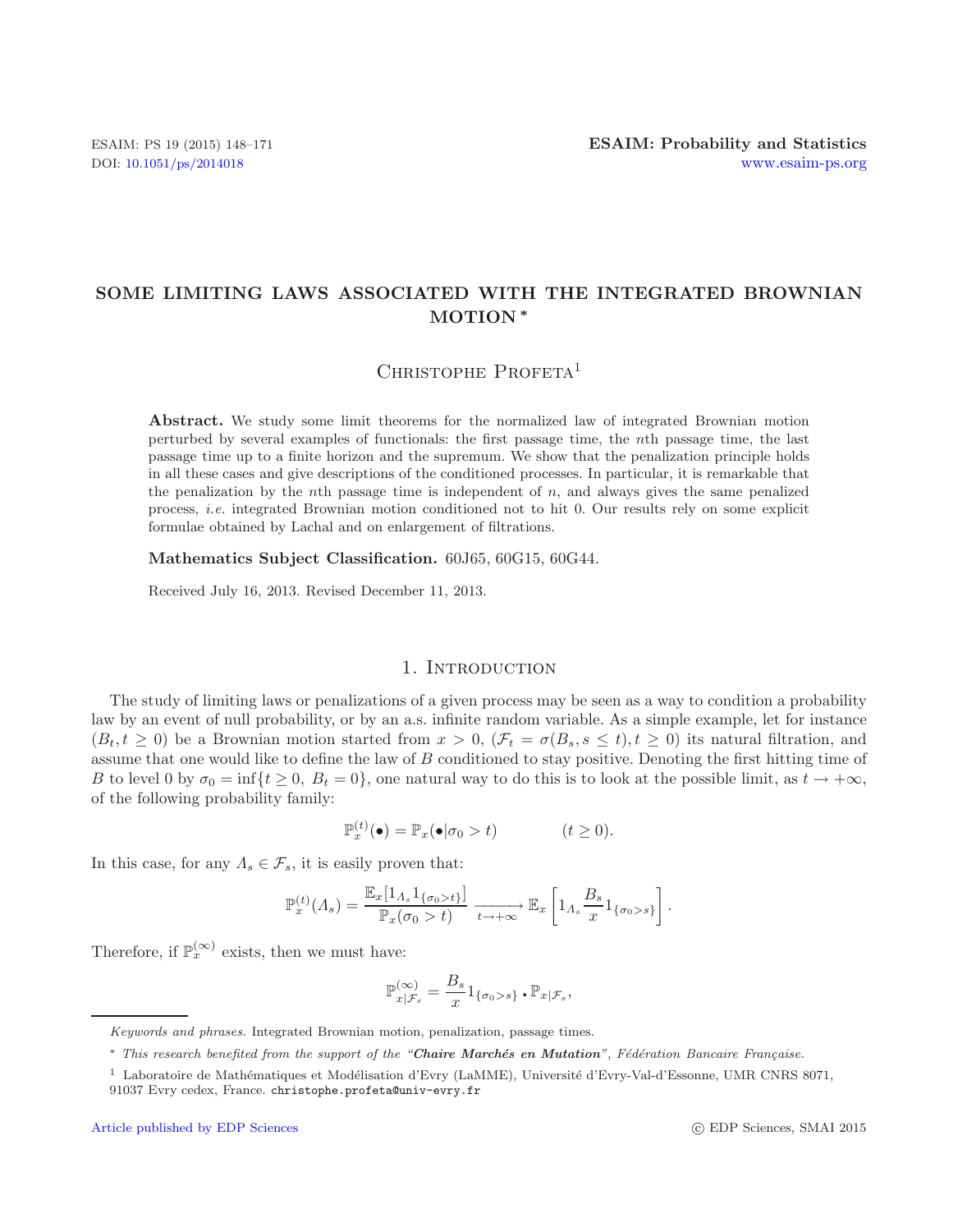and one recognizes here the absolute continuity formula between the Wiener measure and the law of a threedimensional Bessel process. More generally, replacing  $(1_{\{\sigma_0>t\}}, t \ge 0)$  by a general weight  $(T_t, t \ge 0)$ , one may give the following definition of penalization:

**Definition 1.1.** Let X be a stochastic process defined on a filtered probability space  $(\Omega, \mathcal{F}_{\infty}, (\mathcal{F}_{t})_{t\geq0}, \mathbb{P})$  and let  $(\Gamma_t, t \geq 0)$  be a measurable process taking positive values, and such that  $0 < \mathbb{E}[\Gamma_t] < \infty$  for any  $t > 0$ . We say that the process  $(\Gamma_t, t \geq 0)$  satisfies the penalization principle if there exists a probability measure  $\mathbb{Q}^{(\Gamma)}$ defined on  $(\Omega, \mathcal{F}_{\infty})$  such that:

$$
\forall s \ge 0, \ \forall \Lambda_s \in \mathcal{F}_s, \qquad \lim_{t \to +\infty} \frac{\mathbb{E}[1_{\Lambda_s} \Gamma_t]}{\mathbb{E}[\Gamma_t]} = \mathbb{Q}^{(I)}(\Lambda_s).
$$

The systematic study of such problems started in 2006 with a series of papers by B. Roynette, P. Vallois and M. Yor (see the survey [\[26](#page-23-0)] and references within, or the monograph [\[27](#page-23-1)]) who look at the limiting laws of Brownian motion perturbed by different kinds of functionals: supremum, infimum, local time, length of excursion, additive functionals ... In [\[23\]](#page-23-2), they managed to unify a large part of these penalizations in a general theorem where the three-dimensional Bessel process plays an important role. Some of their results were generalized to random walks [\[5\]](#page-22-0), stable Lévy processes  $[30]$  $[30]$ , and linear diffusions  $[24, 28]$  $[24, 28]$  $[24, 28]$ . We shall study here some examples of penalizations of a non-Markov process, *i.e.* the integrated Brownian motion

$$
X_t = X_0 + \int_0^t B_u \, \mathrm{d}u,
$$

where  $(B_u, u \ge 0)$  is a standard Brownian motion. Of course, the process  $(X, B)$  is Markov, with generator G given by

$$
\mathcal{G} = \frac{1}{2} \frac{\partial^2}{\partial y^2} + y \frac{\partial}{\partial x},
$$

and we denote by  $\mathbb{P}_{(x,y)}$  its law when started from  $(x, y)$ . We assume that  $(X, B)$  is defined on the canonical space  $\Omega = \mathcal{C}^{1,0}(\mathbb{R}_+ \to \mathbb{R})$  (that is, the functions of class  $\mathcal{C}^1$  in x and  $\mathcal{C}^0$  in y) and we denote by  $(\mathcal{F}_t = \sigma(B_s, s \leq t))$ t),  $t \geq 0$ ) the natural filtration generated by B, with  $\mathcal{F}_{\infty} := \bigvee_{t \geq 0} \mathcal{F}_t$ .

t≥<sup>0</sup> There is already a large literature dealing with the integrated Brownian motion: we may refer for instance to McKean [\[21\]](#page-23-6), Goldman [\[9](#page-22-1)], Lachal [\[15](#page-23-7),[17](#page-23-8),[19\]](#page-23-9), and more recently Touboul & Faugeras [\[29\]](#page-23-10) for studies related to the passage times, to Lachal [\[20\]](#page-23-11) for a detailed study of its excursions, or to Khoshnevisan and Shi [\[13](#page-23-12)] for small ball problems... Some of these results are summarized in the three notes by Lachal [\[14,](#page-23-13) [16,](#page-23-14) [18\]](#page-23-15).

It may also be noticed that the integrated Brownian motion, who was first introduced by Langevin in the early 1900s, is still topical today. In particular, some authors have recently studied several reflections of this process, see for instance Bertoin [\[3](#page-22-2)], the thesis of Jacob [\[10](#page-23-16)], or Bossy and Jabir [\[4\]](#page-22-3).

Our aim in this paper is to show that, for the integrated Brownian motion, the penalization principle holds with several kinds of functionals. We shall nevertheless see that the behavior of the penalized process is sometimes very different than the one we might have expected when comparing with classical one-dimensional Markov processes.

The outline of the paper is as follows:

- We start, in Section [2,](#page-2-0) by first reviewing and further studying the penalization of integrated Brownian motion by the first hitting time of 0.
- This result is then generalized in Section [3](#page-9-0) where we study the penalization by the nth passage time at 0. We prove in particular that this penalization actually does not depend on  $n$ .
- We next look at an intermediate approach in Section [4,](#page-11-0) and consider the penalization by the last passage time at 0 before a finite horizon. In this case, we shall see that the penalized process may cross the level 0 a few times before leaving it forever.
- Section [5](#page-16-0) is dedicated to a brief account on the penalization by the running supremum.
- And finally we postpone till Section [5](#page-18-0) some computational and rather technical proofs.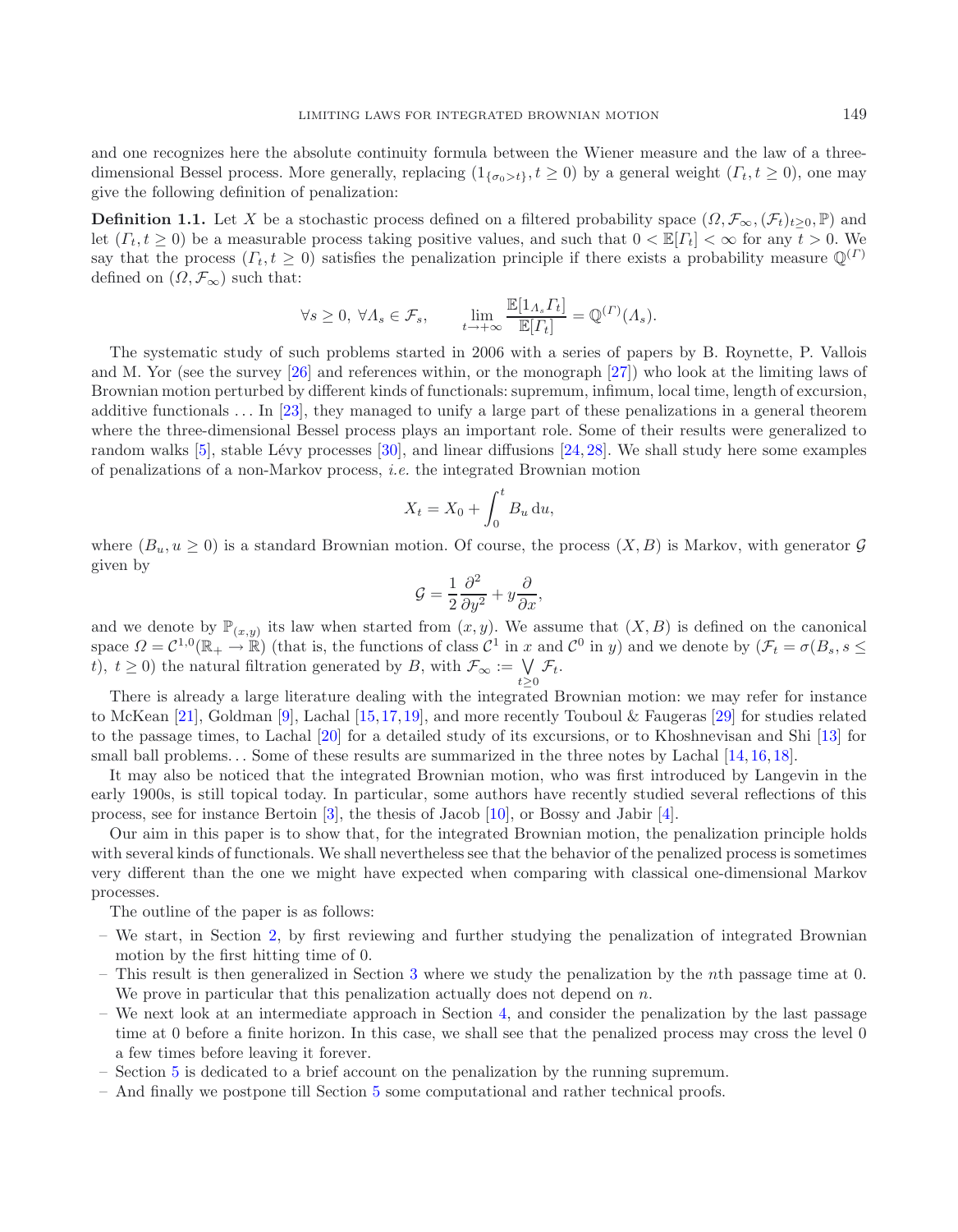# 2. Preliminaries

# <span id="page-2-0"></span>**2.1. Notations**

We start by introducing a few notation. Let  $p_t(x, y; u, v)$  be the transition density of  $(X, B)$ :

$$
p_t(x, y; u, v) = \frac{\sqrt{3}}{\pi t^2} \exp \left(-\frac{6(u - x)^2}{t^3} + \frac{6(u - x)(v + y)}{t^2} - \frac{2(v^2 + vy + y^2)}{t}\right),
$$

and define the function  $q_t(x, y; u, v)$  by

$$
q_t(x, y; u, v) = p_t(x, y; u, v) - p_t(x, y; u, -v).
$$

Let  $T_0$  be the first hitting time of 0 by the process  $X$  *after* time 0:

$$
T_0 = \inf\{t > 0; \ X_t = 0\}.
$$

We are interested in the penalization of X by the process  $(1_{\{T_0>t\}}, t \geq 0)$ , *i.e.* we would like to define the law of X conditioned not to hit 0. Such a study was already carried out by Groeneboom, Jongbloed and Wellner in [\[8](#page-22-4)], and we shall complete their results here.

Define the function  $h : ]0, +\infty) \times \mathbb{R} \longmapsto \mathbb{R}^+$  by:

$$
h(x,y) = \int_0^{+\infty} \int_0^{+\infty} w^{3/2} q_s(x,y; 0, -w) \, ds \, dw.
$$

This function is harmonic for the generator G (in the sense that  $\mathcal{G}h = 0$ ), and admits the following representation:  $\sim$ 

$$
h(x,y) = \begin{cases} x^{1/6} \left(\frac{2}{9}\right)^{1/6} \frac{y}{x^{1/3}} U\left(\frac{1}{6}, \frac{4}{3}, \frac{2}{9} \frac{y^3}{x}\right) & \text{if } y > 0\\ x^{1/6} \left(\frac{2}{9}\right)^{-1/6} \frac{\Gamma(1/3)}{\Gamma(1/6)} & \text{if } y = 0\\ -x^{1/6} \left(\frac{2}{9}\right)^{1/6} \frac{1}{6} \frac{y}{x^{1/3}} V\left(\frac{1}{6}, \frac{4}{3}, \frac{2}{9} \frac{y^3}{x}\right) & \text{if } y < 0 \end{cases}
$$

where U denotes the confluent hypergeometric function defined on [\[1\]](#page-22-5), Chapter 13, p. 504, and V is given, for  $z < 0$  by:

$$
V\left(\frac{1}{6}, \frac{4}{3}, z\right) = e^z U\left(\frac{7}{6}, \frac{4}{3}, -z\right). \tag{2.1}
$$

Since  $U(a, b, z)$   $\underset{z \to +\infty}{\sim} z^{-a}$ , we deduce by letting  $x \downarrow 0$  in the expression of h that:

$$
h(0, y) = \lim_{x \downarrow 0} h(x, y) = \sqrt{y^+} \quad \text{where } y^+ = y \lor 0 = \max(y, 0).
$$

<span id="page-2-1"></span>The asymptotics of the survival function of  $T_0$  is given in the following theorem.

**Theorem 2.1** [\[8](#page-22-4)]. For every  $x > 0$  and  $y \in \mathbb{R}$ , or  $x = 0$  and  $y > 0$ , there is the asymptotics:

$$
\mathbb{P}_{(x,y)}(T_0 > t) \underset{t \to +\infty}{\sim} \frac{3\Gamma(1/4)}{2^{3/4}\pi^{3/2}} \frac{h(x,y)}{t^{1/4}}.
$$

## **Remark 2.2.**

– This result was first established by Goldman in the case  $y = 0$ , see [\[9](#page-22-1)]. Some generalizations were then obtained by Izosaki & Kotani [\[11\]](#page-23-17) who compute the asymptotics of the survival function of  $T_0$  for the process

$$
X_t = x + \int_0^t \left( B_s^{\beta} 1_{\{B_s > 0\}} - \frac{|B_s|^{\beta}}{c} 1_{\{B_s < 0\}} \right) ds \qquad \left( c > 0 \text{ and } \beta > -\frac{3}{2} \right).
$$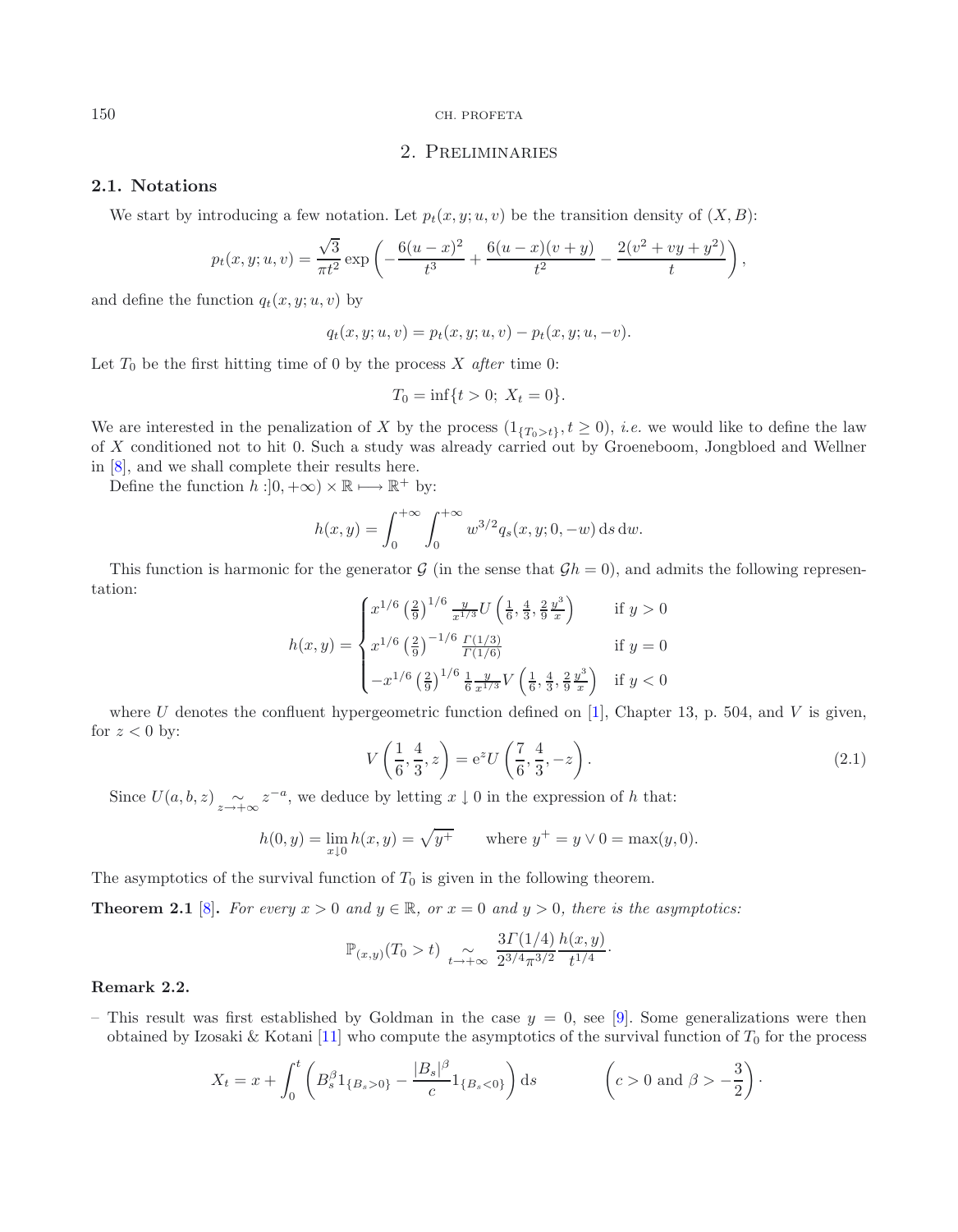- $-$  The rate of decay  $t^{-1/4}$  is actually one of the few explicit persistence exponents that are known, see the recent survey on this subject by Aurzada and Simon [\[2](#page-22-6)].
- $-$  We shall generalize this result in the next section, where we will determine the asymptotics of the *n*th passage time of  $X$  at level 0.

From Theorem [2.1,](#page-2-1) we deduce in particular that  $x \rightarrow h(x, y)$  and  $y \rightarrow h(x, y)$  are increasing functions. Observe also that  $h$  admits the scaling property:

<span id="page-3-1"></span>
$$
h(x,y) = x^{1/6} h\left(1, \frac{y}{x^{1/3}}\right) \tag{2.2}
$$

and that there exist two constants  $a$  and  $b$  such that:

$$
h(x,y) \le ax^{1/6} + b\sqrt{|y|}.\tag{2.3}
$$

## <span id="page-3-0"></span>**2.2. Penalization with the first passage time**

To prove penalization results, we shall, as is usual, rely on the following meta-theorem:

**Theorem 2.3.** *Let*  $(\Gamma_t, t \geq 0)$  *be a measurable process taking positive values and such that*  $0 < \mathbb{E}[\Gamma_t] < \infty$  for *every*  $t > 0$ *. Assume that for any*  $s \geq 0$ *:* 

$$
\lim_{t \to +\infty} \frac{\mathbb{E}[T_t | \mathcal{F}_s]}{\mathbb{E}[T_t]} = M_s
$$

*exists a.s. and satisfies:*

$$
\mathbb{E}[M_s] = 1.
$$

*Then:*

(i) *For any*  $s \geq 0$  *and*  $\Lambda_s \in \mathcal{F}_s$ :

$$
\lim_{t \to +\infty} \frac{\mathbb{E}[1_{A_s} \Gamma_t]}{\mathbb{E}[\Gamma_t]} = \mathbb{E}[M_s 1_{A_s}]
$$

*that is, the convergence also holds in*  $L^1(\Omega)$ *.* 

- (ii)  $(M_s, s > 0)$  *is a martingale.*
- (iii) *There exists a probability measure*  $\mathbb{Q}$  *on*  $(\Omega, \mathcal{F}_{\infty})$  *such that, for any*  $s > 0$  *and*  $\Lambda_s \in \mathcal{F}_s$ :

$$
\mathbb{Q}(A_s) = \mathbb{E}[M_s 1_{A_s}].
$$

*Proof.* The proof of this theorem is classical: point (i) follows from Scheffe's lemma, point (ii) is a direct consequence of point (i) and point (iii) follows from Kolmogorov's existence theorem since the family of probabilities  $(\mathbb{P}^{(t)} := M_t \cdot \mathbb{P}_{|\mathcal{F}_t}, t \ge 0)$  is consistent, see ([\[27](#page-23-1)], Sect. 0.3, p. 8) for a discussion on this theorem.

We now state the main result of this section, which is essentially a reformulation of a result of [\[8](#page-22-4)]. Let  $\bar{p}_t$ denote the transition density of the process  $(X, B)$  killed when X hits 0:

$$
\overline{p}_t(x, y; u, v) \, du \, dv = \mathbb{P}_{(x, y)} \left( X_t \in du, B_t \in dv; \ t < T_0 \right).
$$

**Theorem 2.4.** *Let*  $x > 0$  *and*  $y \in \mathbb{R}$  *or*  $x = 0$  *and*  $y > 0$ *.* 

(i) *For every*  $s \geq 0$  *and*  $\Lambda_s \in \mathcal{F}_s$ *, we have:* 

$$
\lim_{t \to +\infty} \mathbb{E}_{(x,y)} \left[ \frac{1_{\{T_0 > t\}}}{\mathbb{P}_{(x,y)}(T_0 > t)} 1_{A_s} \right] = \mathbb{E}_{(x,y)} \left[ \frac{h(X_s, B_s)}{h(x,y)} 1_{\{T_0 > s\}} 1_{A_s} \right].
$$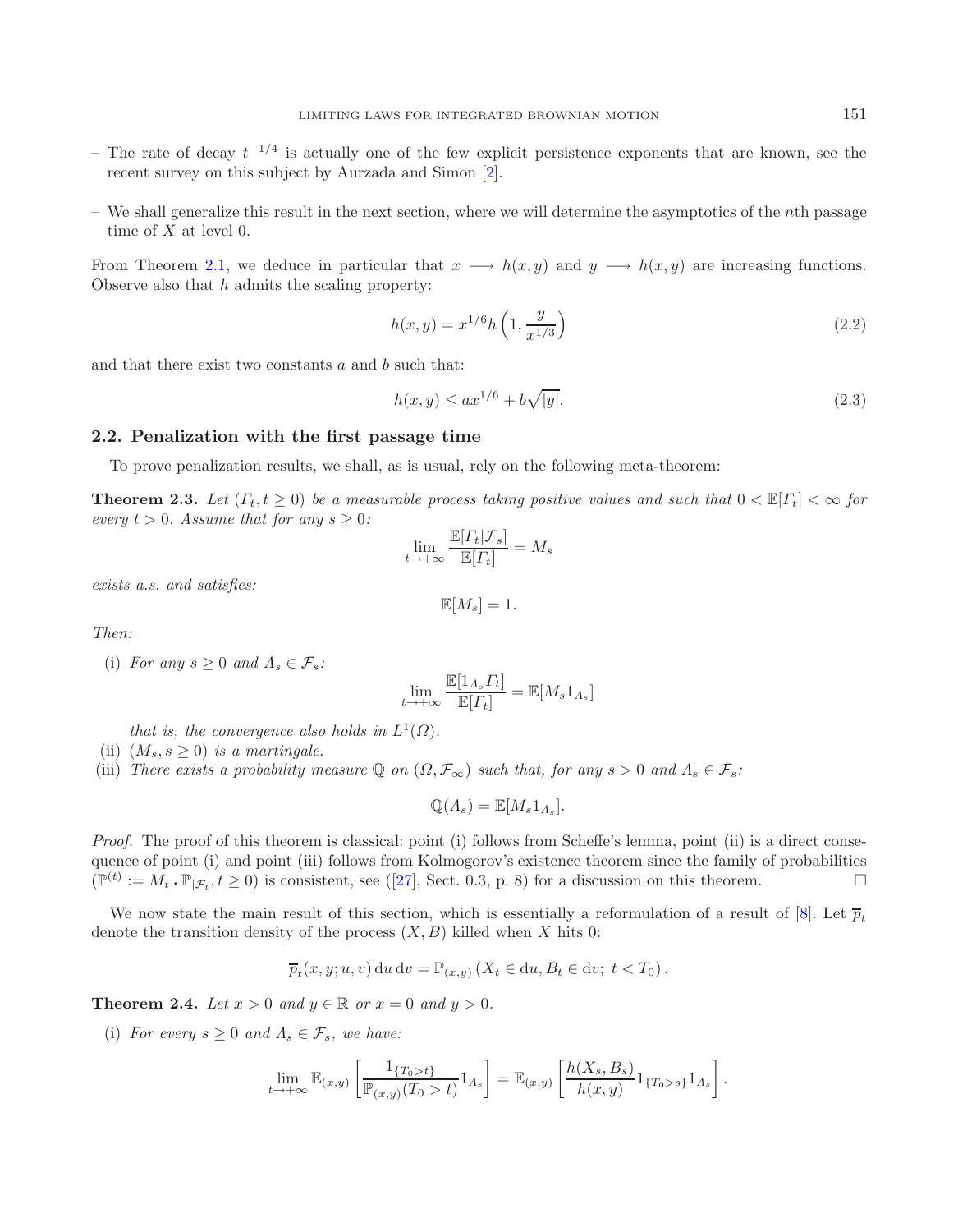(ii) *There exists a probability measure*  $\mathbb{Q}_{(x,y)}$  *defined on*  $(\Omega, \mathcal{F}_{\infty})$  *such that* 

<span id="page-4-1"></span><span id="page-4-0"></span>
$$
\forall s \ge 0, \ \forall \Lambda_s \in \mathcal{F}_s, \qquad \mathbb{Q}_{(x,y)}(\Lambda_s) = \mathbb{E}_{(x,y)} \left[ \frac{h(X_s, B_s)}{h(x,y)} 1_{\{T_0 > s\}} 1_{\Lambda_s} \right]. \tag{2.4}
$$

(iii) *Under*  $\mathbb{Q}_{(x,y)}$ *, the process*  $(X_t, t \geq 0)$  *is a.s. transient and never hits 0:* 

$$
\mathbb{Q}_{(x,y)}\left(\lim_{t\to+\infty}X_t=+\infty\right)=1\qquad\text{and}\qquad\mathbb{Q}_{(x,y)}(T_0=+\infty)=1.
$$

(iv) The coordinate process  $(X, B)$  under  $\mathbb{Q}_{(x,y)}$  has the same law as the solution of the system of SDEs:

$$
\begin{cases}\ndX_t = B_t \, \mathrm{d}t & X_0 = x \\
\mathrm{d}B_t = \mathrm{d}W_t + \frac{1}{h(X_t, B_t)} \frac{\partial h}{\partial y}(X_t, B_t) \, \mathrm{d}t & B_0 = y\n\end{cases} \tag{2.5}
$$

*where*  $(W_t, t \geq 0)$  *is a*  $\mathbb{Q}_{(x,y)}$ *-Brownian motion. Its transition density is given by:* 

$$
\mathbb{Q}_{(x,y)}\left(X_t \in \mathrm{d}u, B_t \in \mathrm{d}v\right) = \frac{1}{h(x,y)}\overline{p}_t(x,y;u,v)h(u,v)\,\mathrm{d}u\,\mathrm{d}v.
$$

*Proof.* Applying the Markov property:

$$
\mathbb{P}_{(x,y)}(T_0 > t | \mathcal{F}_s) = 1_{\{T_0 > s\}} \mathbb{P}_{(X_s, B_s)}(T_0 > t - s) \underset{t \to +\infty}{\sim} \frac{3\Gamma(1/4)}{2^{3/4}\pi^{3/2}} \frac{h(X_s, B_s)}{t^{1/4}} 1_{\{T_0 > s\}}
$$

hence, we have the a.s. convergence:

$$
\lim_{t \to +\infty} \frac{\mathbb{P}_{(x,y)}(T_0 > t | \mathcal{F}_s)}{\mathbb{P}_{(x,y)}(T_0 > t)} = \frac{h(X_s, B_s)}{h(x,y)} 1_{\{T_0 > s\}}
$$

and the convergence in  $L^1(\Omega)$  as well as the existence of  $\mathbb{Q}_{(x,y)}$  will follow from Theorem [2.3](#page-3-0) once we have proven that

$$
\forall s \ge 0, \qquad \mathbb{E}_{(x,y)} \left[ h(X_s, B_s) 1_{\{s < T_0\}} \right] = h(x, y).
$$

But it is known from [\[8](#page-22-4)] that the function

$$
(u, v) \longrightarrow \frac{1}{h(x, y)} \overline{p}_t(x, y; u, v) h(u, v)
$$

is a probability density on  $[0, +\infty) \times \mathbb{R}$ . Therefore,

$$
\mathbb{E}_{(x,y)}\left[h(X_t,B_t)1_{\{t
$$

which is the desired result. Next, the fact that  $X$  a.s. never hits 0 is immediate since:

$$
\mathbb{Q}_{(x,y)}(T_0 = \infty) = \lim_{t \to +\infty} \mathbb{Q}_{(x,y)}(T_0 > t) = \lim_{t \to +\infty} \frac{\mathbb{E}_{(x,y)} \left[ h(X_t, B_t) 1_{\{T_0 > t\}} \right]}{h(x,y)} = \lim_{t \to +\infty} 1 = 1.
$$

To prove that X is transient, observe that the process  $\left(N_t = \frac{1}{h(X_t, B_t)}, t \geq 0\right)$  $h(X_t, B_t)$  $\setminus$ is a positive  $\mathbb{Q}_{(x,y)}$ -local martingale which therefore converges  $\mathbb{Q}_{(x,y)}$ -a.s. toward a r.v.  $N_{\infty}$ . But, as  $\mathbb{Q}_{(x,y)}[N_t] = \frac{1}{h(x,y)} \mathbb{P}_{(x,y)}(T_0 > t) \xrightarrow[t \to +\infty]{} 0$ ,<br>we deduce that  $N_t = 0$ , which given the behavior of h at infinity implies that  $X$ we deduce that  $N_{\infty} = 0$ , which, given the behavior of h at infinity, implies that  $X_t \xrightarrow[t \to +\infty]{} +\infty \mathbb{Q}_{(x,y)}$ -a.s.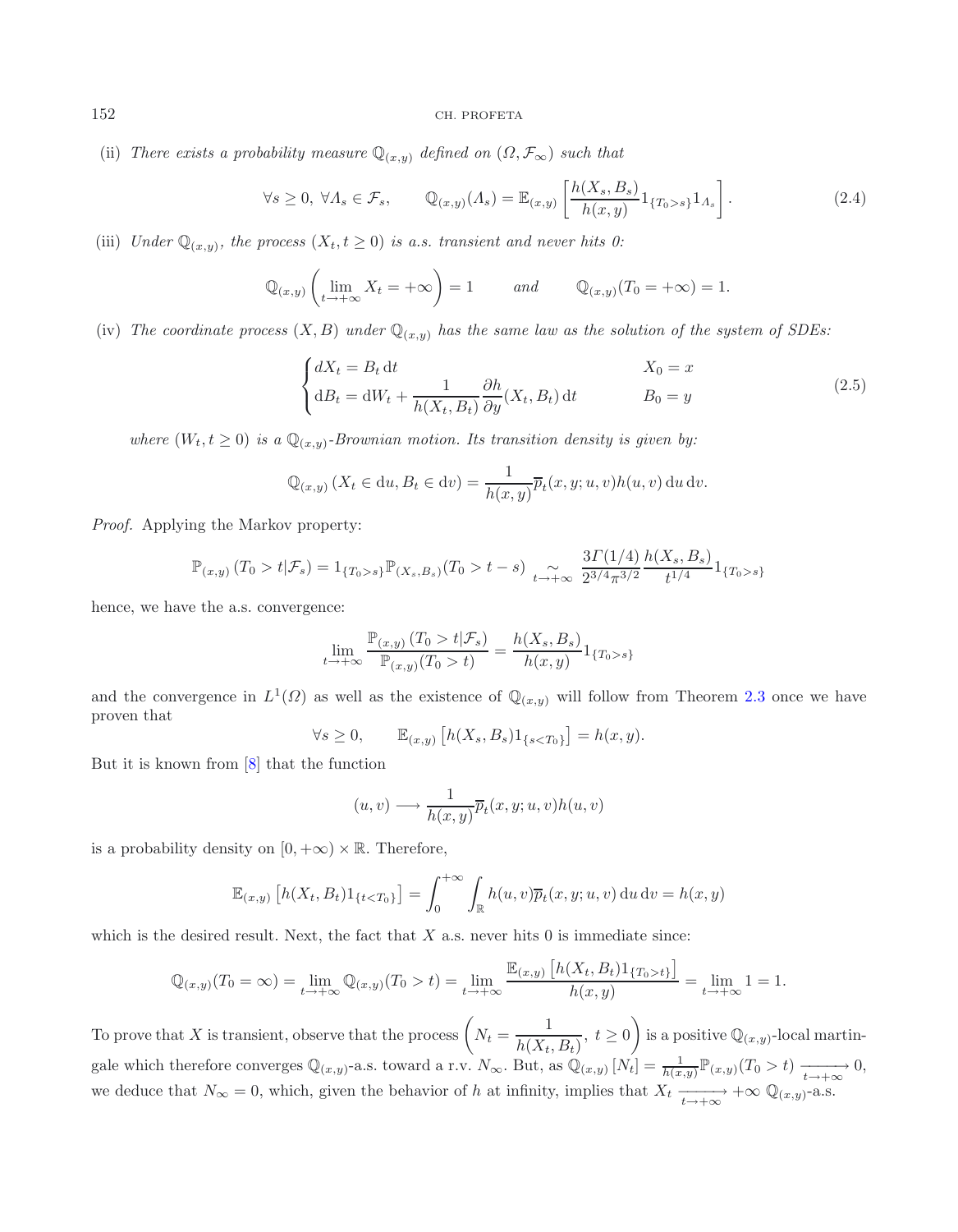Finally, to study the law of  $(X, B)$  under  $\mathbb{Q}_{(x,y)}$ , we shall apply Girsanov's theorem. Indeed, on the set  $\{t < T_0\}$ , Itô's formula yields, since h is harmonic for  $\mathcal{G}$ :

$$
\ln(h(X_t, B_t)) = \int_0^t \frac{1}{h(X_s, B_s)} \frac{\partial h}{\partial y}(X_s, B_s) dB_s - \frac{1}{2} \int_0^t \frac{1}{h^2(X_s, B_s)} \left(\frac{\partial h}{\partial y}(X_s, B_s)\right)^2 ds
$$

and, since the process

$$
Z_{t \wedge T_0} = \exp\left(\int_0^{t \wedge T_0} \frac{1}{h(X_s, B_s)} \frac{\partial h}{\partial y}(X_s, B_s) \, \mathrm{d}B_s - \frac{1}{2} \int_0^{t \wedge T_0} \frac{1}{h^2(X_s, B_s)} \left(\frac{\partial h}{\partial y}(X_s, B_s)\right)^2 \, \mathrm{d}s\right)
$$

$$
= h(X_t, B_t) \mathbf{1}_{\{t < T_0\}} \qquad \text{(since } \mathbb{P}_{(x,y)}(B_{T_0} < 0) = 1)
$$

is a true martingale, Girsanov's theorem implies that the process  $(X, B)$  under  $\mathbb{Q}_{(x,y)}$  is a weak solution of the system [\(2.5\)](#page-4-0) on the set  $\{t < T_0\}$ . But as  $\mathbb{Q}_{(x,y)}(T_0 = +\infty) = 1$ , we conclude that the coordinate process  $(X, B)$ <br>under  $\mathbb{Q}_{(x,y)}$  is a solution of (2.5) on  $[0, +\infty)$ . under  $\mathbb{Q}_{(x,y)}$  is a solution of  $(2.5)$  on  $[0, +\infty)$ .

**Remark 2.5.** The direct proof of the existence and uniqueness of the solution of the system  $(2.5)$  is not straightforward since the coefficients do not satisfy the usual Lipchitz and growth conditions. Nevertheless, it is proven in [\[8\]](#page-22-4) by a localization argument that [\(2.5\)](#page-4-0) admits a unique strong solution for  $x > 0$  and  $y \in \mathbb{R}$ . If  $x = 0$  and  $y > 0$ , we may also construct a unique strong solution as follows: define  $\sigma_{\varepsilon} = \inf\{t \geq 0, B_t = \varepsilon\}$  and assume that  $\varepsilon$  is such that  $y > \varepsilon$ . The function

$$
(u,v)\longmapsto \frac{1}{h(u,v\vee\varepsilon)}\frac{\partial h}{\partial v}(u,v\vee\varepsilon)=\frac{1}{v\vee\varepsilon}-\frac{1}{9}\frac{(v\vee\varepsilon)^2}{u}\frac{U\left(\frac{7}{6},\frac{7}{3},\frac{2}{9}\frac{(v\vee\varepsilon)^3}{u}\right)}{U\left(\frac{1}{6},\frac{4}{3},\frac{2}{9}\frac{(v\vee\varepsilon)^3}{u}\right)}
$$

is globally Lipschitz, so we may construct a unique strong solution of [\(2.5\)](#page-4-0) up to time  $\sigma_{\varepsilon}$ . By pasting this solution with the solution of the system started from  $(X_{\sigma_{\varepsilon}}, \varepsilon)$  (which is known to exist since  $X_{\sigma_{\varepsilon}} > 0$  a.s.), we obtain a solution of  $(2.5)$  on  $[0, +\infty)$ . Furthermore, from  $([12],$  $([12],$  $([12],$  Thm. 4.20, p. 322), since the coefficients are bounded on compact subsets, this solution is strongly Markovian.

#### **2.3. Passage times of integrated Brownian motion conditioned to be positive**

As mentioned earlier, the solution of the system [\(2.5\)](#page-4-0) was studied in [\[8](#page-22-4)], where the authors prove in particular that the first component X is transient and goes towards  $+\infty \mathbb{Q}_{(x,y)}$ -a.s. We shall complete their results by computing some first and last passage times, thanks to the weak absolute continuity formula. Let  $T_a = \inf\{t >$ 0,  $X_t = a$  and  $\sigma_b = \inf\{t \geq 0, B_t = b\}.$ 

**Theorem 2.6.** *Let*  $x > 0$  *and*  $y \in \mathbb{R}$ *.* 

(i) *For*  $x > a$ *, the density of the couple*  $(T_a, B_{T_a})$  *under*  $\mathbb{Q}_{(x,y)}$  *is given by* 

$$
\mathbb{Q}_{(x,y)}(T_a \in \mathrm{d}t, B_{T_a} \in \mathrm{d}z) = \frac{h(a,z)}{h(x,y)} \mathbb{P}_{(x,y)}(T_a \in \mathrm{d}t, B_{T_a} \in \mathrm{d}z).
$$

(ii) *For*  $y \ge b \ge 0$ *, the density of the couple*  $(\sigma_b, X_{\sigma_b})$  *under*  $\mathbb{Q}_{(x,y)}$  *is given by:* 

$$
\mathbb{Q}_{(x,y)}(\sigma_b \in dt, \ X_{\sigma_b} \in dz) = \frac{h(z,b)}{h(x,y)} \mathbb{P}_{(x,y)}(\sigma_b \in dt, \ X_{\sigma_b} \in dz).
$$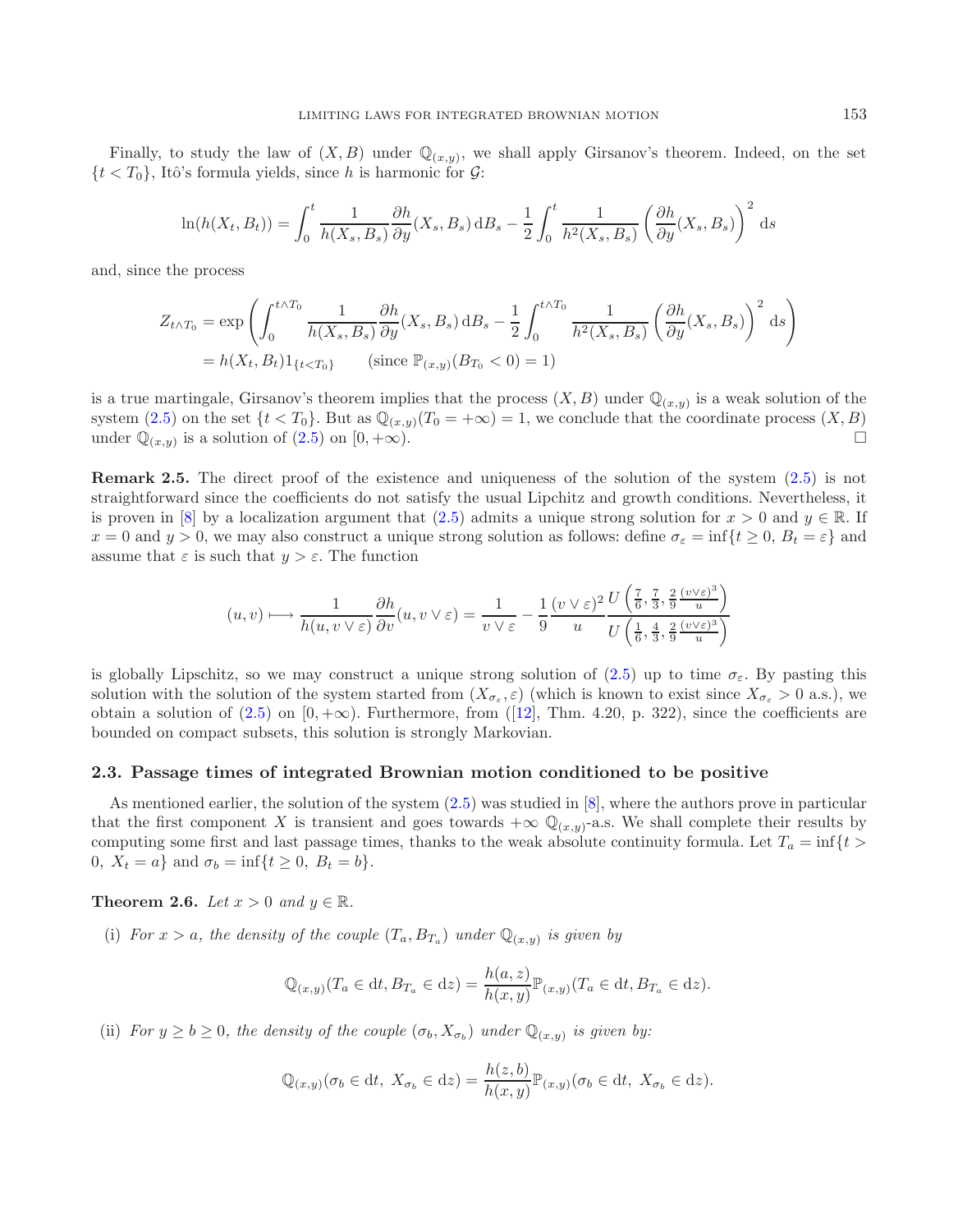*Proof.* The proof is straightforward and relies on Doob's stopping theorem:

$$
\mathbb{Q}_{(x,y)}(T_a > t, B_{T_a} < z) = \frac{1}{h(x,y)} \mathbb{E}_{(x,y)} \left[ h(X_t, B_t) 1_{\{T_a \wedge T_0 > t, B_{T_a} \wedge T_0 < z\}} \right]
$$

$$
= \frac{1}{h(x,y)} \mathbb{E}_{(x,y)} \left[ h(a, B_{T_a}) 1_{\{T_a > t, B_{T_a} < z\}} \right]
$$

as, for  $x>a$ , the continuity of paths implies that  $T_a < T_0$ . Similarly, for  $y \ge b \ge 0$ , we must have  $\sigma_b < T_0$ :

$$
\mathbb{Q}_{(x,y)}(\sigma_b > t, X_{\sigma_b} < z) = \frac{1}{h(x,y)} \mathbb{E}_{(x,y)} \left[ h(X_{\sigma_b}, b) 1_{\{\sigma_b > t, X_{\sigma_b} < z\}} \right].
$$

**Remark 2.7.** The same proof applies when  $x = a$  and  $y > 0$  since in this case, the process  $(X_t, t \ge 0)$  is strictly increasing in the neighborhood of  $X_0 = x$ . Using the explicit formula of McKean [\[21](#page-23-6)], this leads to a simple expression:

$$
\mathbb{Q}_{(a,y)}(T_a \in dt, B_{T_a} \in dz) = \frac{h(a,z)}{h(a,y)} \frac{3|z|}{t^2 \pi \sqrt{2}} \exp\left(-\frac{2}{t}(y^2 - y|z| + z^2)\right) \left(\int_0^{4y|z|/s} \frac{1}{\sqrt{\pi \theta}} e^{-\frac{3}{2}\theta} d\theta\right) 1_{]-\infty,0]}(z) dt dz.
$$

<span id="page-6-0"></span>**Corollary 2.8.** *Let*  $x > a \geq 0$ *:* 

$$
\mathbb{Q}_{(x,y)}(T_a < +\infty) = 1 - \frac{h(x-a,y)}{h(x,y)}.
$$

The proof of this corollary is a direct consequence of the following lemma:

<span id="page-6-1"></span>**Lemma 2.9.** *Let*  $x > a$ *. Then:* 

$$
\mathbb{E}_{(x,y)}[h(a, B_{T_a})] = h(x, y) - h(x - a, y).
$$

*Proof.* It does not seem easy to compute directly this expression using the explicit distribution of  $B_{T_a}$  (see Lachal [\[15\]](#page-23-7)), so we shall rather rely on a martingale argument. From Doob's stopping theorem, since  $T_a < T_0$ a.s.:

$$
h(x,y) = \mathbb{E}_{(x,y)}[h(X_{t \wedge T_a}, B_{t \wedge T_a})1_{\{t \wedge T_a < T_0\}}] = \mathbb{E}_{(x,y)}[h(a, B_{T_a})1_{\{T_a < t\}}] + \mathbb{E}_{(x,y)}[h(X_t, B_t)1_{\{t < T_a\}}]
$$

hence, passing to the limit:

$$
\mathbb{E}_{(x,y)}[h(a, B_{T_a})] = h(x,y) - \lim_{t \to +\infty} \mathbb{E}_{(x,y)}[h(X_t, B_t)1_{\{t < T_a\}}].
$$

Now, by translation,

$$
\mathbb{E}_{(x,y)}[h(X_t, B_t)1_{\{t < T_a\}}] = \mathbb{E}_{(x-a,y)}[h(a + X_t, B_t)1_{\{t < T_0\}}]
$$

and we shall compare this term with  $h(x - a, y)$ , which, from [\(2.4\)](#page-4-1), may be written:

$$
h(x-a, y) = \mathbb{E}_{(x-a, y)}[h(X_t, B_t)1_{\{t < T_0\}}].
$$

Then recall that the functions  $x \to h(x, y)$  and  $y \to h(x, y)$  are increasing, so we need to study:

$$
\begin{aligned} \left| \mathbb{E}_{(x,y)} \left[ h(X_t, B_t) 1_{\{t < T_a\}} \right] - h(x - a, y) \right| &= \mathbb{E}_{(x - a, y)} \left[ h(a + X_t, B_t) 1_{\{t < T_0\}} \right] - \mathbb{E}_{(x - a, y)} [h(X_t, B_t) 1_{\{t < T_0\}}] \\ &= \int_0^{+\infty} \int_{\mathbb{R}} \left( h\left( a + u, v \right) - h\left( u, v \right) \right) \overline{p}_t(x - a, y; u, v) \, \mathrm{d}u \, \mathrm{d}v. \end{aligned}
$$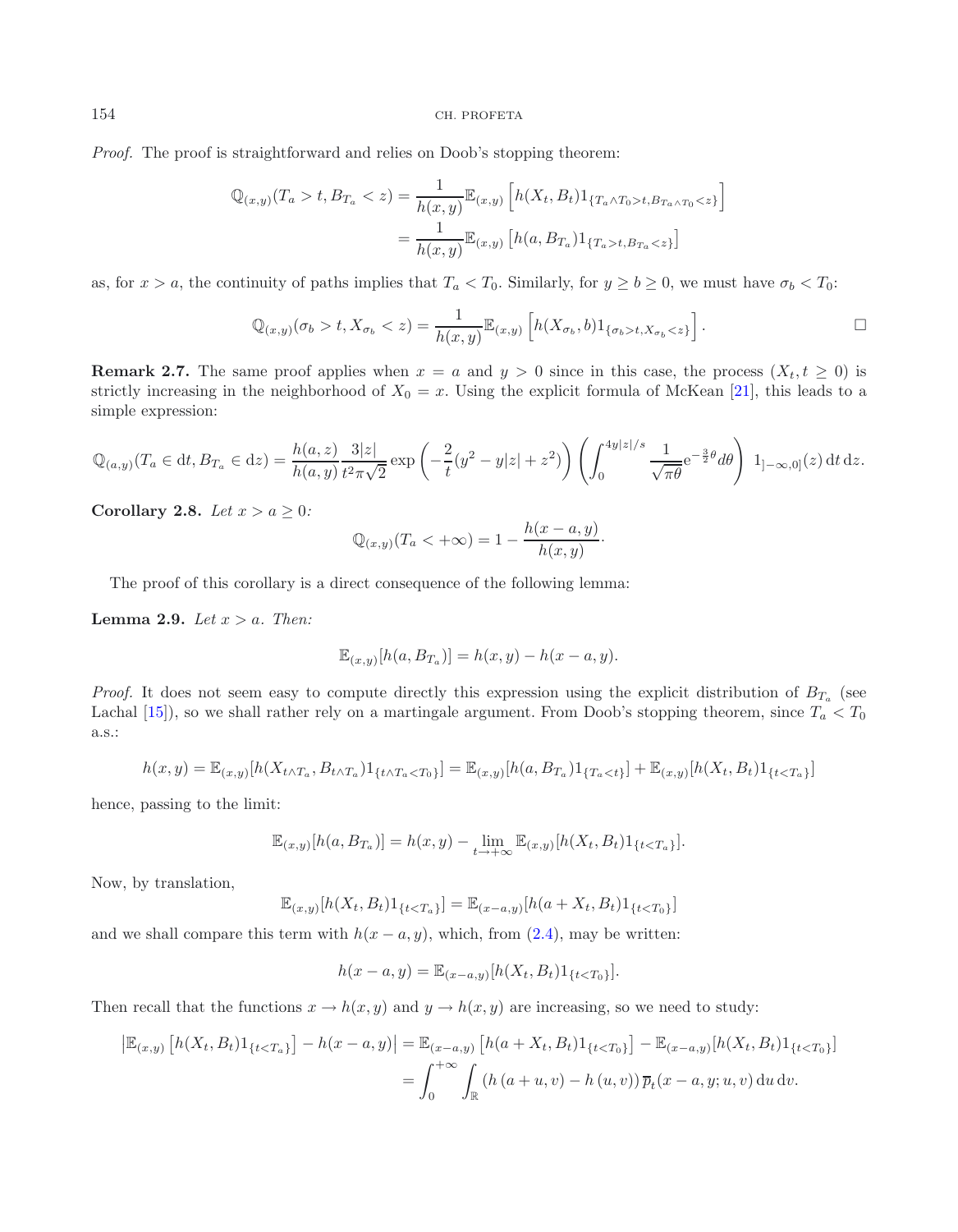Let  $A > 0$  be fixed. We first write:

$$
\int_0^A \int_{\mathbb{R}} \left( h\left(a+u,v\right) - h\left(u,v\right) \right) \overline{p}_t(x-a,y;u,v) \, \mathrm{d}u \, \mathrm{d}v \le \int_0^A \int_{\mathbb{R}} \left( h\left(a+A,v\right) - h\left(0,v\right) \right) \overline{p}_t(x-a,y;u,v) \, \mathrm{d}u \, \mathrm{d}v.
$$

Now, observe that the function

$$
v \longrightarrow h\left(a+A, v\right) - h\left(0, v\right)
$$

is bounded by a constant, say K. Indeed, it is a positive and continuous function whose limits at  $+\infty$  and  $-\infty$ both equal 0. Therefore,

$$
\int_0^A \int_{\mathbb{R}} \left( h\left(a + A, v\right) - h\left(0, v\right) \right) \overline{p}_t(x - a, y; u, v) \, du \, dv \le K \int_0^A \int_{\mathbb{R}} \overline{p}_t(x - a, y; u, v) \, du \, dv
$$
  
\$\le K \mathbb{P}\_{(x - a, y)}(T\_0 > t) \xrightarrow[t \to +\infty]{} 0.

Now, adding and subtracting  $(a+u)^{1/6}h\left(1,\frac{v}{u^{1/3}}\right)$ , we decompose the remaining integral in two terms:

$$
\int_{A}^{+\infty} \int_{\mathbb{R}} \left( (a+u)^{1/6} h\left(1, \frac{v}{(a+u)^{1/3}}\right) - u^{1/6} h\left(1, \frac{v}{u^{1/3}}\right) \right) \overline{p}_t(x-a, y; u, v) \, du \, dv = I_t^{(1)} + I_t^{(2)}
$$

with

$$
\begin{cases}\nI_t^{(1)} = \int_A^{+\infty} \int_{\mathbb{R}} (a+u)^{1/6} \left( h\left(1, \frac{v}{(a+u)^{1/3}}\right) - h\left(1, \frac{v}{u^{1/3}}\right) \right) \overline{p}_t(x-a, y; u, v) \, du \, dv, \\
I_t^{(2)} = \int_A^{+\infty} \int_{\mathbb{R}} \left( (a+u)^{1/6} - u^{1/6} \right) h\left(1, \frac{v}{u^{1/3}}\right) \overline{p}_t(x-a, y; u, v) \, du \, dv.\n\end{cases}
$$

(i) The second term may be dealt with easily:

$$
I_t^{(2)} = \int_A^{+\infty} \int_{\mathbb{R}} \left( \left( \frac{a}{u} + 1 \right)^{1/6} - 1 \right) h(u, v) \overline{p}_t(x - a, y; u, v) \, du \, dv
$$

$$
= h(x - a, y) \mathbb{Q}_{(x - a, y)} \left[ \left( \left( \frac{a}{X_t} + 1 \right)^{1/6} - 1 \right) 1_{\{X_t \ge A\}} \right] \xrightarrow[t \to +\infty]{} 0
$$

from the dominated convergence theorem, since  $\mathbb{Q}_{(x-a,y)}$  $\sqrt{ }$  $\lim_{t\to+\infty}X_t=+\infty$  $\setminus$  $= 1.$ (ii) As for the first term, we further make the decomposition

$$
I_t^{(1)} = \int_A^{+\infty} \int_0^{+\infty} \dots du \, dv + \int_A^{+\infty} \int_{-\infty}^0 \dots du \, dv.
$$

Observe that, since  $y \mapsto h(1, y)$  is increasing, the first integral (on the right-hand side) is negative, while the second one is positive. But, as

<span id="page-7-0"></span>
$$
I_t^{(1)} + I_t^{(2)} \ge 0
$$

it is enough to bound  $I_t^{(1)}$  from above by the positive one. We thus write:

$$
I_t^{(1)} \leq \int_A^{+\infty} \int_{-\infty}^0 (a+u)^{1/6} \left( h\left(1, \frac{v}{(a+u)^{1/3}}\right) - h\left(1, \frac{v}{u^{1/3}}\right) \right) \overline{p}_t(x-a, y; u, v) \, du \, dv
$$
  
\n
$$
= \int_A^{+\infty} \int_{-\infty}^0 (a+u)^{1/6} \left( h\left(1, \frac{v}{u^{1/3}} \frac{u^{1/3}}{(a+u)^{1/3}}\right) - h\left(1, \frac{v}{u^{1/3}}\right) \right) \overline{p}_t(x-a, y; u, v) \, du \, dv
$$
  
\n
$$
\leq \int_A^{+\infty} \int_{-\infty}^0 (a+u)^{1/6} \left( h\left(1, \frac{v}{u^{1/3}} \frac{1}{(\frac{a}{A}+1)^{1/3}}\right) - h\left(1, \frac{v}{u^{1/3}}\right) \right) \overline{p}_t(x-a, y; u, v) \, du \, dv. \tag{2.6}
$$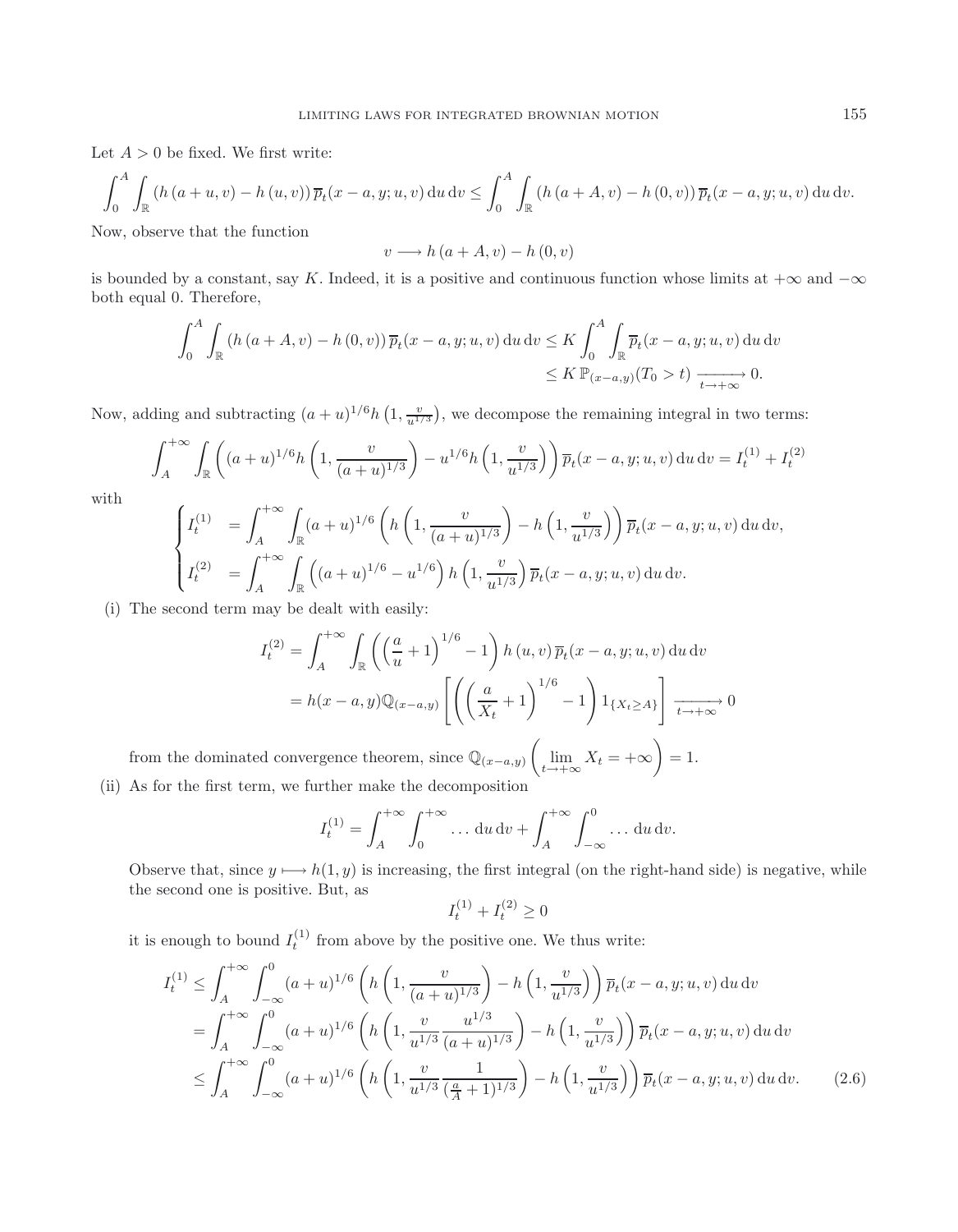Let  $\varepsilon > 0$ . Since  $\lim_{z \to -\infty} h(1, z) = 0$ , there exists  $-b < 0$  such that

$$
\forall z \leq -b, \qquad h\left(1, \frac{z}{2}\right) \leq \frac{\varepsilon}{2}.
$$

In particular, if A is such that

$$
\frac{1}{(\frac{a}{A}+1)^{1/3}} \ge \frac{1}{2},
$$

then, for  $z \leq -b$ :

$$
\left| h\left(1, \frac{z}{(\frac{a}{A}+1)^{1/3}}\right) - h(1, z) \right| \le h\left(1, \frac{z}{2}\right) + h\left(1, z\right) \le \varepsilon.
$$

Next, from Heine's theorem, the function  $z \longrightarrow h(1, z)$  is uniformly continuous in the compact set  $[-b, 0]$ . Therefore, there exists  $\eta > 0$  such that

$$
\forall (y, z) \in [-b, 0]^2, \qquad |z - y| \le \eta \Longrightarrow |h(1, z) - h(1, y)| \le \varepsilon.
$$

Thus, if we take  $y = \frac{z}{(\frac{a}{A} + 1)^{1/3}}$  and assume that A is chosen large enough such that

$$
|b| \left( 1 - \frac{1}{\left(\frac{a}{A} + 1\right)^{1/3}} \right) \le \eta,
$$

we deduce that, for every  $z \in [-b, 0]$ , we also have:

$$
\left| h\left(1, \frac{z}{(\frac{a}{A}+1)^{1/3}}\right) - h(1, z) \right| \le \varepsilon.
$$

Now, going back to  $(2.6)$ , we may write:

$$
I_t^{(1)} \le \varepsilon \int_A^{+\infty} \int_{-\infty}^0 (a+u)^{1/6} \overline{p}_t(x-a, y; u, v) \, du \, dv
$$
  
\n
$$
\le \varepsilon \left(\frac{a}{A} + 1\right)^{1/6} \int_A^{+\infty} \int_{-\infty}^0 u^{1/6} \overline{p}_t(x-a, y; u, v) \, du \, dv
$$
  
\n
$$
\le \varepsilon \left(\frac{a}{A} + 1\right)^{1/6} \mathbb{E}_{(x-a, y)} \left[X_t^{1/6} 1_{\{t < T_0\}} 1_{\{B_t \le 0\}}\right]
$$
  
\n
$$
= \varepsilon \left(\frac{a}{A} + 1\right)^{1/6} \mathbb{E}_{(x-a, y)} \left[X_t^{1/6} 1_{\{t < T_0\}} | B_t \le 0\right] \mathbb{P}_{(x, y)} (B_t \le 0)
$$

Observe next that, by decomposing

$$
X_t = x + \int_0^{\gamma_0^{(t)}} B_s \, ds + \int_{\gamma_0^{(t)}}^t B_s \, ds \quad \text{and} \quad \{t < T_0\} = \left\{ \inf_{u \le t} \left( x + \int_0^{\gamma_0^{(t)} \wedge u} B_s \, ds + \int_{\gamma_0^{(t)} \wedge u}^u B_s \, ds \right) > 0 \right\}
$$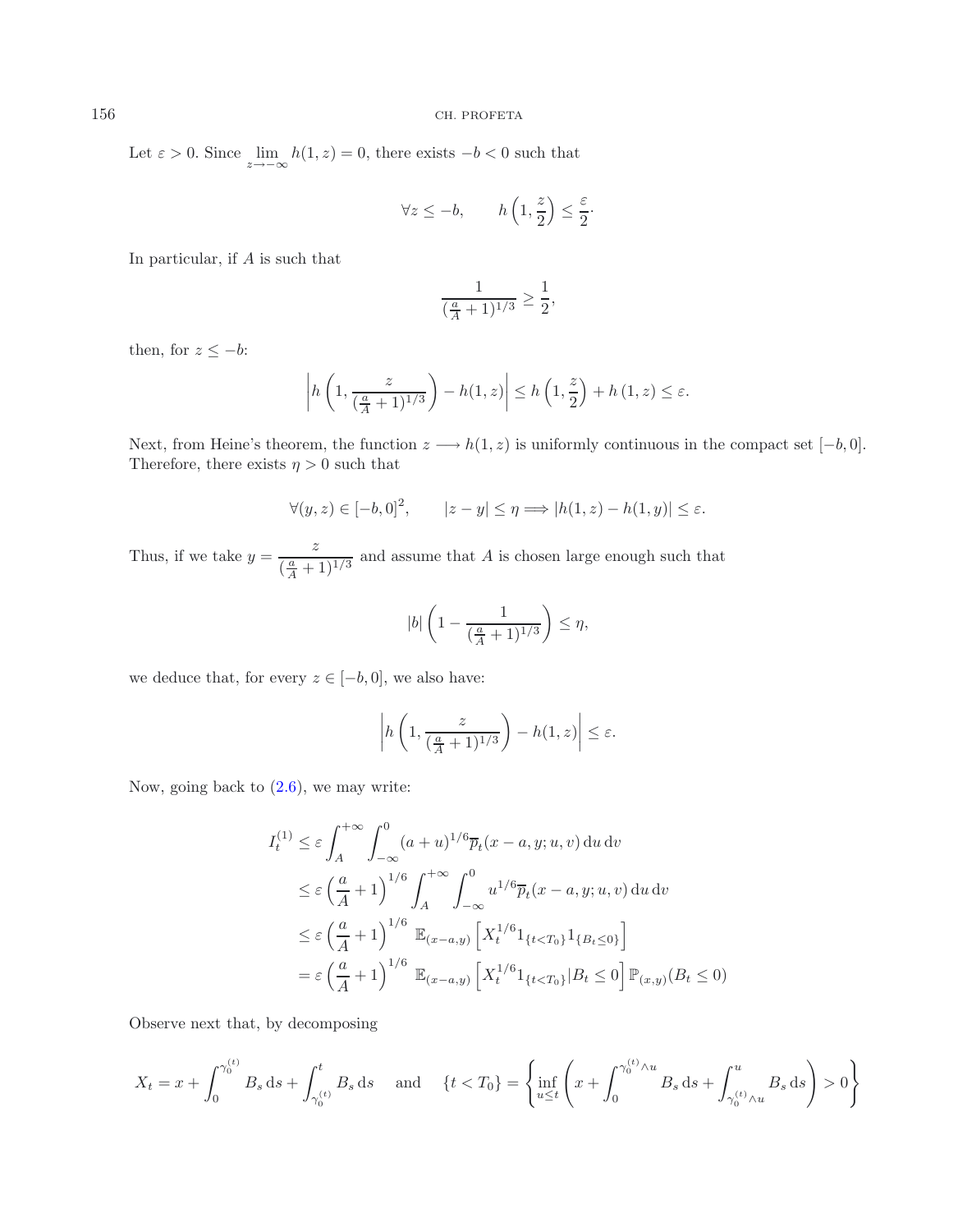with  $\gamma_0^{(t)} = \sup\{s \le t, B_s = 0\}$ , we deduce that:

$$
I_{t}^{(1)} \leq \varepsilon \left(\frac{a}{A} + 1\right)^{1/6} \mathbb{E}_{(x-a,y)} \left[X_{t}^{1/6}1_{\{t < T_{0}\}} | B_{t} \geq 0\right] \mathbb{P}_{(x,y)}(B_{t} \leq 0)
$$
  
\n
$$
= \varepsilon \left(\frac{a}{A} + 1\right)^{1/6} \mathbb{E}_{(x-a,y)} \left[X_{t}^{1/6}1_{\{t < T_{0}\}}1_{\{B_{t} \geq 0\}}\right] \frac{\mathbb{P}_{(x,y)}(B_{t} \leq 0)}{\mathbb{P}_{(x,y)}(B_{t} \geq 0)}
$$
  
\n
$$
\leq \varepsilon \left(\frac{a}{A} + 1\right)^{1/6} \mathbb{E}_{(x-a,y)} \left[\frac{h(X_{t}, B_{t})}{h(1,0)}1_{\{t < T_{0}\}}1_{\{B_{t} \geq 0\}}\right] \frac{\mathbb{P}_{(x,y)}(B_{t} \leq 0)}{\mathbb{P}_{(x,y)}(B_{t} \geq 0)}
$$
  
\n
$$
\leq \varepsilon \left(\frac{a}{A} + 1\right)^{1/6} \frac{h(x-a,y)}{h(1,0)} \frac{\mathbb{P}_{(x,y)}(B_{t} \leq 0)}{\mathbb{P}_{(x,y)}(B_{t} \geq 0)}
$$
  
\n
$$
\xrightarrow[t \to +\infty]{} \varepsilon \left(\frac{a}{A} + 1\right)^{1/6} \frac{h(x-a,y)}{h(1,0)},
$$

where we have used that:

$$
x^{1/6} = \frac{h(x,0)}{h(1,0)} \le \frac{h(x,y)}{h(1,0)} \quad \text{for } y \ge 0.
$$

**Theorem 2.10.** *Let*  $x > 0$  *and*  $y \in \mathbb{R}$  *or*  $x = 0$  *and*  $y > 0$ *. The cumulative distribution function of the last passage time of* X *at level* a *under*  $\mathbb{Q}_{(x,y)}$  *is given by:* 

$$
\mathbb{Q}_{(x,y)}(g_a < t) = \frac{1}{h(x,y)} \int_{\mathbb{R}} \int_0^{+\infty} h(u,v) \overline{p}_t(x,y; u+a, v) \, \mathrm{d}u \, \mathrm{d}v
$$

*with*  $g_a = \sup\{t \ge 0, X_t = a\}.$ 

*Proof.* Using the Markov property and Corollary [2.8:](#page-6-0)

$$
\mathbb{Q}_{(x,y)}(g_a < t) = \mathbb{Q}_{(x,y)}(\{g_a < t\} \cap \{X_t > a\})
$$
\n
$$
= \int_a^{+\infty} \int_{\mathbb{R}} \mathbb{Q}_{(x,y)}(g_a < t | X_t = u, B_t = v) \mathbb{Q}_{(x,y)}(X_t \in du, B_t \in dv)
$$
\n
$$
= \frac{1}{h(x,y)} \int_a^{+\infty} \int_{\mathbb{R}} \mathbb{Q}_{(x,y)}(T_a \circ \theta_t = +\infty | X_t = u, B_t = v) \overline{p}_t(x,y; u, v) h(u, v) \, du \, dv
$$
\n
$$
= \frac{1}{h(x,y)} \int_a^{+\infty} \int_{\mathbb{R}} \mathbb{Q}_{(u,v)}(T_a = +\infty) \overline{p}_t(x,y; u, v) h(u, v) \, du \, dv
$$
\n
$$
= \frac{1}{h(x,y)} \int_a^{+\infty} \int_{\mathbb{R}} h(u - a, y) \overline{p}_t(x,y; u, v) \, du \, dv
$$
\n
$$
= \frac{1}{h(x,y)} \int_0^{+\infty} \int_{\mathbb{R}} h(u, y) \overline{p}_t(x,y; u + a, v) \, du \, dv.
$$

# 3. Penalization with the *n*th passage time

<span id="page-9-0"></span>Let  $T_0^{(n)}$  be the *n*th passage time of X at the level 0:

$$
T_0^{(0)} = 0
$$
 and  $T_0^{(n)} = \inf\{t > T_0^{(n-1)}; X_t = 0\}.$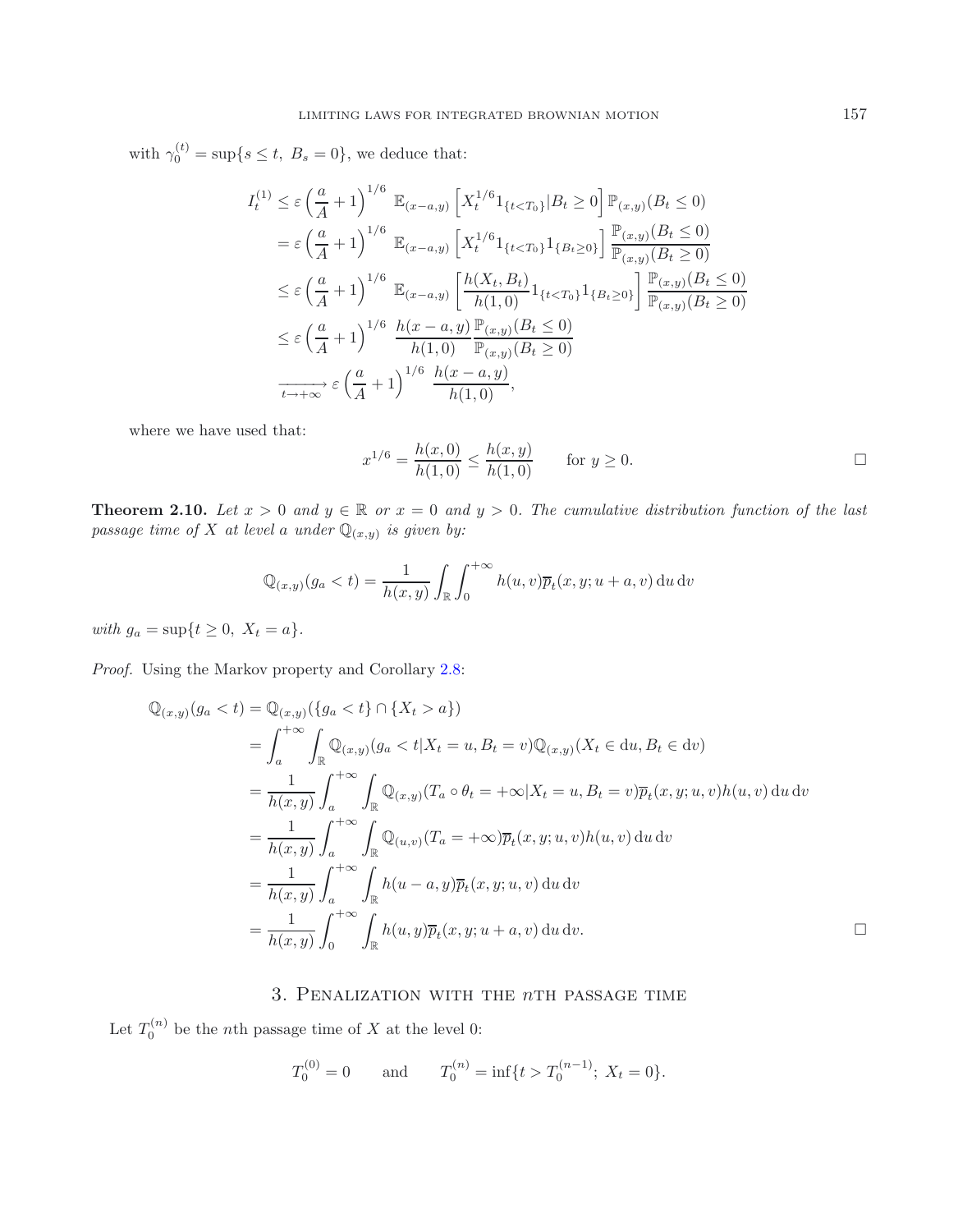<span id="page-10-0"></span>We are now interested in the penalization of X by the process  $(1_{\{T_0^{(n)} > t\}}, t \ge 0)$ . To this end, we first need to compute some asymptotics: compute some asymptotics:

**Proposition 3.1.** *Let*  $b \neq 0$ *. There is the asymptotics, for*  $n \geq 1$ *:* 

$$
\mathbb{P}_{(0,b)}(T_0^{(n)} > t) \underset{t \to +\infty}{\sim} \frac{2^{1/4} \Gamma(1/4) \sqrt{|b|}}{\sqrt{\pi}(n-1)!} \left(\frac{9}{4\pi^2}\right)^{n/2} \frac{\left(\ln(t)\right)^{n-1}}{t^{1/4}}.
$$

The proof of this result is given in Section [5](#page-18-0) as it is purely computational and rather technical.

**Remark 3.2.** The asymptotics behavior in n was already studied by McKean in [\[21\]](#page-23-6) (with a slightly different definition of  $T_0^{(n)}$ ) where he derives the following results:

$$
\ln(T_0^{(n)}) \underset{n \to +\infty}{\sim} \frac{8\pi}{\sqrt{3}}n
$$
 and  $\ln \left| B_{T_0^{(n)}} \right| \underset{n \to +\infty}{\sim} \frac{4\pi}{\sqrt{3}}n$ .

**Theorem 3.3.** *Let*  $x > 0$  *and*  $y \in \mathbb{R}$ *.* 

(i) *There is the asymptotics:*

$$
\mathbb{P}_{(x,y)}(T_0^{(n)} > t) \underset{t \to +\infty}{\sim} \frac{2^{1/4} \Gamma(1/4)}{\sqrt{\pi}(n-1)!} \left(\frac{9}{4\pi^2}\right)^{n/2} \frac{\left(\ln(t)\right)^{n-1}}{t^{1/4}} h(x,y).
$$

(ii) *For every*  $s \geq 0$  *and*  $\Lambda_s \in \mathcal{F}_s$ *, we have:* 

$$
\lim_{t \to +\infty} \mathbb{E}_{(x,y)} \left[ \frac{\mathbb{1}_{A_s} \mathbb{1}_{\{T_0^{(n)} > t\}}}{\mathbb{P}_{(x,y)}(T_0^{(n)} > t)} \right] = \mathbb{E}_{(x,y)} \left[ \frac{h(X_s, B_s)}{h(x,y)} \mathbb{1}_{\{T_0 > s\}} \mathbb{1}_{A_s} \right].
$$

*Therefore, the penalization by the* n*th passage time leads to the same conditioned process as the penalization by the first passage time.*

**Remark 3.4.** This behavior is very different from the classical one-dimensional Markov processes which have already been studied in the literature. Indeed, in all the known examples (random walks, Brownian motion, recurrent diffusions ...) the penalization by the nth passage time (or by its analogue, the inverse local time) gives penalized processes which highly depend on  $n$ , see [\[5](#page-22-0), [25](#page-23-19), [28](#page-23-5)].

*Proof.* The proof of point (i) follows from Proposition [3.1](#page-10-0) and from the Markov property. Indeed, from the formula (see  $[8, 15]$  $[8, 15]$  $[8, 15]$  $[8, 15]$ ),

$$
\mathbb{P}_{(x,y)}(T_0 \in ds, B_{T_0} \in dz) / (ds \, dz) = |z| \left( q_s(x, y; 0, z) - \int_0^s \int_0^{+\infty} q_{s-u}(x, y; 0, w) \mathbb{P}_{(0,z)}(T_0 \in du, B_{T_0} \in dw) \right) 1_{\{z < 0\}}
$$

we may write:

$$
\mathbb{P}_{(x,y)}(T_0^{(n)} > t) - \mathbb{P}_{(x,y)}(T_0 > t)
$$
\n
$$
= \int_0^t \int_{-\infty}^0 \mathbb{P}_{(0,z)}(T_0^{(n-1)} > t - s) \mathbb{P}_{(x,y)}(T_0 \in ds, B_{T_0} \in dz)
$$
\n
$$
= \int_0^t ds \int_{-\infty}^0 dz \mathbb{P}_{(0,z)}(T_0^{(n-1)} > t - s) |z| \left( q_s(x, y; 0, z) - \int_0^s \int_0^{+\infty} q_{s-u}(x, y; 0, w) \mathbb{P}_{(0,z)}(T_0 \in du, B_{T_0} \in dw) \right)
$$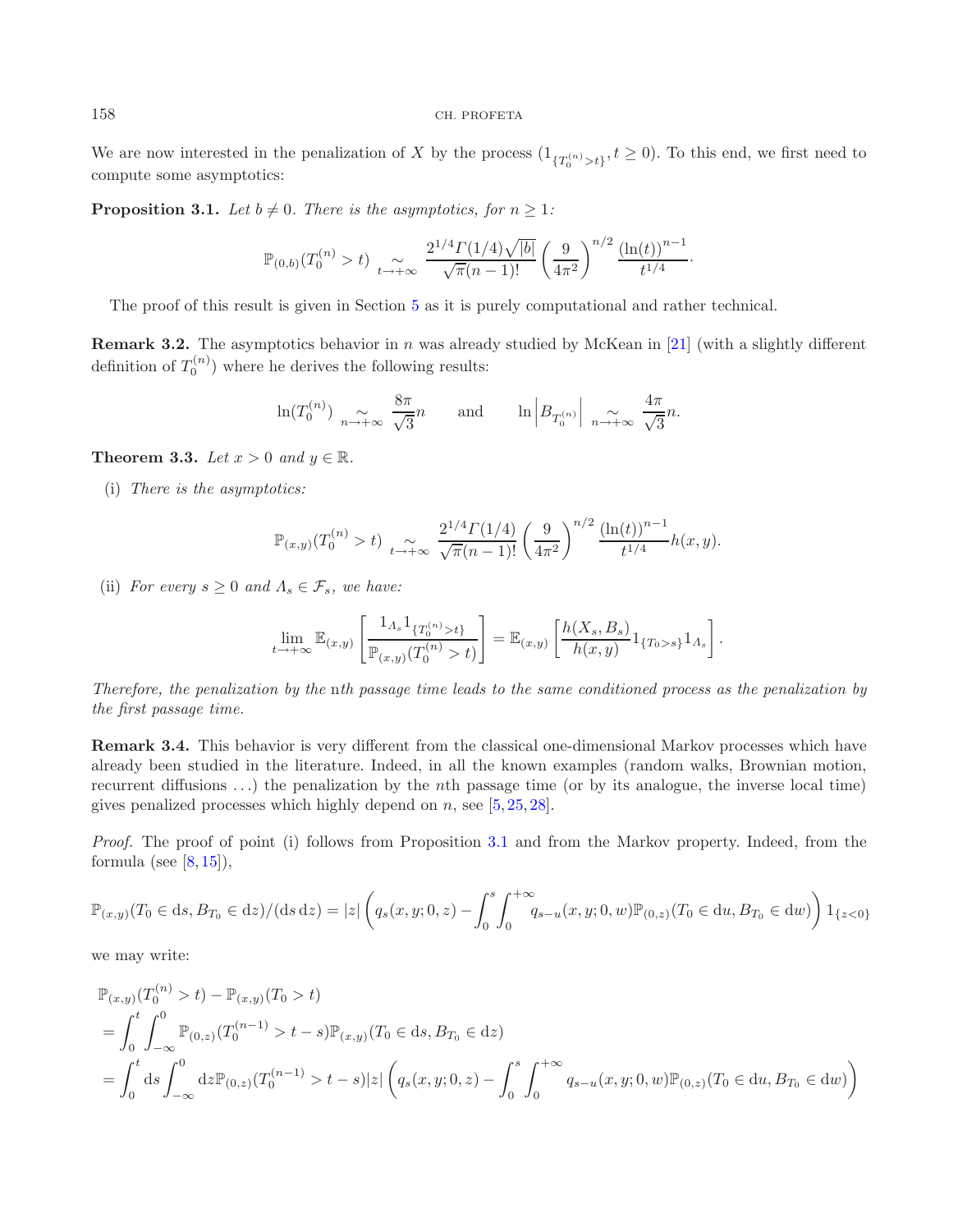We now take the Laplace transform of both sides:

$$
\int_{0}^{+\infty} e^{-\lambda t} \mathbb{P}_{(x,y)}(T_{0}^{(n)} > t) dt - \int_{0}^{+\infty} e^{-\lambda t} \mathbb{P}_{(x,y)}(T_{0} > t) dt
$$
\n
$$
= \int_{-\infty}^{0} \int_{0}^{+\infty} \left( \int_{0}^{+\infty} e^{-\lambda t} \mathbb{P}_{(0,z)}(T_{0}^{(n-1)} > t) dt \right) \left( \int_{0}^{+\infty} e^{-\lambda t} q_{t}(x, y; 0, w) dt \right) \mathbb{E}_{(0,z)} [e^{-\lambda T_{0}}, B_{T_{0}} \in dw] z dz
$$
\n
$$
- \int_{-\infty}^{0} \left( \int_{0}^{+\infty} e^{-\lambda t} \mathbb{P}_{(0,z)}(T_{0}^{(n-1)} > t) dt \right) \left( \int_{0}^{+\infty} e^{-\lambda t} q_{t}(x, y; 0, z) dt \right) z dz.
$$

But, from the symmetry relation, for  $\omega < 0 < z$ :

$$
\mathbb{E}_{(0,z)} [e^{-\lambda T_0}, B_{T_0} \in dw] dz = -\frac{w}{z} \mathbb{E}_{(0,w)} [e^{-\lambda T_0}, B_{T_0} \in dz] dw
$$

and the fact that  $q_t(x, y; u, v) = -q_t(x, y; u, -v)$ , we deduce that:

$$
\int_{0}^{+\infty} e^{-\lambda t} \mathbb{P}_{(x,y)}(T_{0}^{(n)} > t) dt - \int_{0}^{+\infty} e^{-\lambda t} \mathbb{P}_{(x,y)}(T_{0} > t) dt
$$
\n
$$
= \int_{0}^{+\infty} \left( \int_{0}^{+\infty} e^{-\lambda t} (\mathbb{P}_{(0,w)}(T_{0}^{(n)} > t) - \mathbb{P}_{(0,w)}(T_{0} > t)) dt \right) \left( \int_{0}^{+\infty} e^{-\lambda t} q_{t}(x, y; 0, -w) dt \right) w dw
$$
\n
$$
- \int_{-\infty}^{0} \left( \int_{0}^{+\infty} e^{-\lambda t} \mathbb{P}_{(0,z)}(T_{0}^{(n-1)} > t) dt \right) \left( \int_{0}^{+\infty} e^{-\lambda t} q_{t}(x, y; 0, z) dt \right) z dz.
$$

Next, from Proposition [3.1](#page-10-0) and from the Tauberian Theorem ([\[7\]](#page-22-7), Chap. XIII-5, p. 446),

$$
\int_0^{+\infty} e^{-\lambda t} \mathbb{P}_{(0,w)}(T_0^{(n)} > t) dt \sum_{\lambda \to 0} \frac{2^{1/4} \Gamma(1/4) \sqrt{|w|}}{\sqrt{\pi (n-1)!}} \left(\frac{9}{4\pi^2}\right)^{n/2} \Gamma(5/4) \frac{\left(-\ln(\lambda)\right)^{n-1}}{\lambda^{5/4}}
$$

hence, taking only the leading terms on each side of the equality, we obtain:

$$
\int_0^{+\infty} e^{-\lambda t} \mathbb{P}_{(x,y)}(T_0^{(n)} > t) dt
$$
  

$$
\int_0^{+\infty} e^{-\lambda t} \mathbb{P}_{(x,y)}(T_0^{(n)} > t) dt
$$
  

$$
\int_0^{2^{1/4} \Gamma(1/4) \Gamma(5/4)} \left(\frac{9}{4\pi^2}\right)^{n/2} \frac{(-\ln(\lambda))^{n-1}}{\lambda^{5/4}} \int_0^{+\infty} \sqrt{|w|} \left(\int_0^{+\infty} q_t(x, y; 0, -w) dt\right) w dw,
$$

and the result follows from another application of the Tauberian theorem.

To prove point (ii), we finally write, applying the Markov property:

$$
\mathbb{P}_{(x,y)}(T_0^{(n)} > t | \mathcal{F}_s) = 1_{\{T_0 > s\}} \mathbb{P}_{(X_s, B_s)}(T_0^{(n)} > t - s) + 1_{\{T_0 \le s, T_0^{(2)} > s\}} \mathbb{P}_{(X_s, B_s)}(T_0^{(n-1)} > t - s) + \ldots + 1_{\{T_0^{(n-1)} \le s, T_0^{(n)} > s\}} \mathbb{P}_{(X_s, B_s)}(T_0 > t - s),
$$

<span id="page-11-0"></span>and, due to Point (*i*), the leading asymptotics comes from the first term  $1_{\{T_0 > s\}} \mathbb{P}_{(X_s,B_s)}(T_0^{(n)} > t - s)$ .

## 4. Penalization with the last passage time up to a finite horizon

We have seen that the penalization with the nth passage time gives a process which never hit 0. We shall try to obtain an intermediate penalization by choosing as weight process a function of the last passage time up to a finite horizon.

<span id="page-11-1"></span>We define:

$$
g_0^{(t)} = \sup\{u \le t; \ X_u = 0\}
$$
  
(= 0 if  $\{u \le t; \ X_u = 0\} = \emptyset$ ).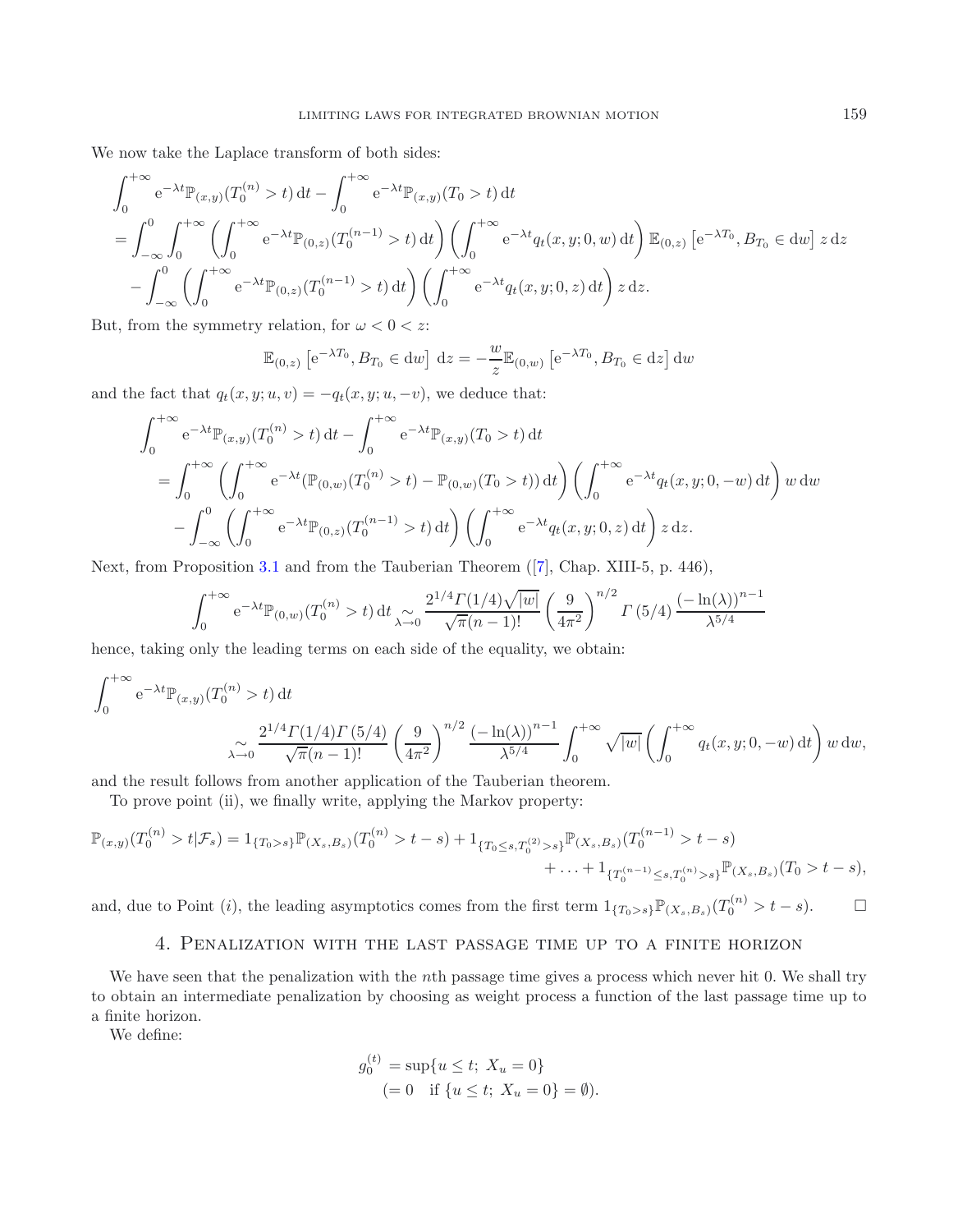**Lemma 4.1.** *The density of*  $g_0^{(t)}$  *is given, for*  $s \in ]0, t[$  *by:* 

$$
\mathbb{P}_{(x,y)}\left(g_0^{(t)} \in ds\right) / ds = \int_{\mathbb{R}} |z| p_s(x, y; 0, z) \mathbb{P}_{(0,z)}(T_0 > t - s) \, dz \tag{4.1}
$$

*For* s = 0*:*

$$
\mathbb{P}_{(x,y)}\left(g_0^{(t)}=0\right) = \mathbb{P}_{(x,y)}\left(T_0 > t\right).
$$

This lemma may be seen as a consequence of the main result of [\[17\]](#page-23-8) where the author computes the joint law of  $g_0^{(t)}$ ,  $B_{g_0^{(t)}}$  and the first time the process X hits 0 after the time t. For the sake of completeness, we give here a simple proof relying on a time reversal argument.

*Proof.* By time reversal (see  $[20]$ , Lem. 2.12), we have:

$$
\mathbb{P}_{(x,y)}\left(g_0^{(t)} > s, \ X_t \in du, \ B_t \in dv\right) / (du \, dv) = \mathbb{P}_{(u,v)}^* (T_0 < t - s, \ X_t \in dx, \ B_t \in dy) / (dx \, dy)
$$

where  $\mathbb{P}^*$  denotes the law of the dual process of  $(X, B)$ , whose distribution equals that of  $(X, -B)$ . In particular, we have

$$
p_s^*(0, v; x, y) = p_s(x, y; 0, v)
$$

and

$$
\mathbb{P}^*_{(u,v)}(T_0 \in ds, B_{T_0} \in dz) = |z| \overline{p}_s(0, z; u, v) ds dz.
$$

Then, applying the Markov property:

$$
\mathbb{P}_{(u,v)}^*(T_0 < t - s, \ X_t \in dx, \ B_t \in dy) / (dx \, dy) = \mathbb{E}_{(u,v)}^* \left[ 1_{\{T_0 < t - s\}} p_{t - T_0}^*(0, B_{T_0} x, y) \right]
$$
\n
$$
= \mathbb{E}_{(u,v)}^* \left[ 1_{\{T_0 < t - s\}} p_{t - T_0}(0, B_{T_0}, -x, y) \right]
$$
\n
$$
= \int_0^{t - s} \int_{\mathbb{R}} p_{t - r}(x, y; 0, z) |z| \overline{p}_r(0, z; u, v) \, dr \, dz
$$

and the result follows by differentiation with respect to s.  $\Box$ 

Let  $\varphi : \mathbb{R}^+ \longrightarrow \mathbb{R}^+$  be a continuous function with compact support,  $\varphi \neq 0$ . We set

$$
\Phi(x,y) = \varphi(0)h(x,y)1_{\{x\geq 0\}} + \varphi(0)h(-x,-y)1_{\{x\leq 0\}} + \int_{\mathbb{R}} |z|^{3/2} \int_0^{+\infty} \varphi(s)p_s(x,y;0,z) \,ds \,dz.
$$

Note that when  $x = 0$ , one of the two symmetric terms is always null. Then we may state the following theorem:

## **Theorem 4.2.**

(i) *The process*

$$
M_t^{\varphi} = \varphi(g_0^{(t)}) \left( h(X_t, B_t) 1_{\{X_t \ge 0\}} + h(-X_t, -B_t) 1_{\{X_t \le 0\}} \right) + \int_{\mathbb{R}} |z|^{3/2} \int_0^{+\infty} \varphi(t+s) p_s(X_t, B_t; 0, z) \,ds \,dz
$$

*is a positive martingale which converges toward 0 as*  $t \rightarrow +\infty$ *.* 

(ii) Let  $s \geq 0$  and  $(x, y) \in \mathbb{R}^2$ . For any  $\Lambda_s \in \mathcal{F}_s$ , we have:

$$
\lim_{t \to +\infty} \frac{\mathbb{E}_{(x,y)}\left[1_{A_s} \varphi(g_0^{(t)})\right]}{\mathbb{E}_{(x,y)}\left[\varphi(g_0^{(t)})\right]} = \mathbb{E}_{(x,y)}\left[1_{A_s} \frac{M_s^{\varphi}}{\varPhi(x,y)}\right].
$$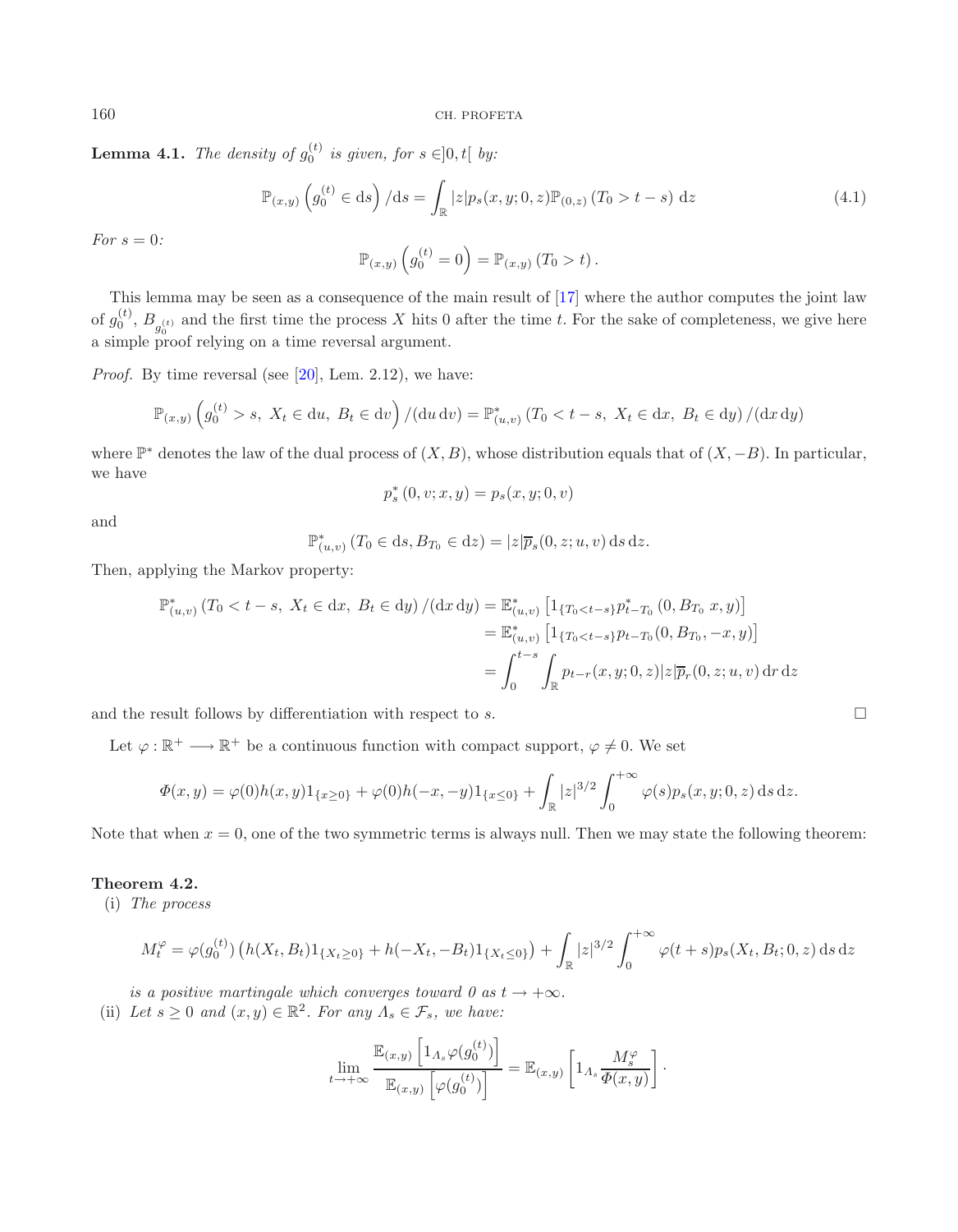<span id="page-13-0"></span>(iii) *There exists a family of probabilities*  $(\mathbb{Q}_{(x,y)}^{\varphi}, (x,y) \in \mathbb{R}^2)$  *such that, for any*  $t \geq 0$ *:* 

$$
\mathbb{Q}_{(x,y)|\mathcal{F}_t}^{\varphi} = \frac{M_t^{\varphi}}{\Phi(x,y)} \cdot \mathbb{P}_{(x,y)|\mathcal{F}_t}.
$$

- (iv) Let  $g_0 = \sup\{u \geq 0; X_u = 0\}$ . Then,  $\mathbb{Q}_{(x,y)}^{\varphi}(g_0 < +\infty) = 1$  and conditionally on  $g_0$  and  $B_{g_0}$ .<br>(i) the processes  $(X, y \leq \infty)$  and  $(X, y \geq 0)$  are independent
	- (i) the processes  $(X_u, u \leq g_0)$  and  $(X_{u+g_0}^{w,y}, u \geq 0)$  are independent,
	- (ii) the process  $(X_{u+g_0}, u \geq 0)$  has the same law as integrated Brownian motion started from  $(0, B_{g_0})$  and *conditioned to stay positive if*  $B_{g_0} > 0$ *, or conditioned to stay negative if*  $B_{g_0} < 0$ *.*

*Proof.* From Lemma [4.1,](#page-11-1) we have:

$$
\mathbb{E}_{(x,y)}[\varphi(g_0^{(t)})] = \varphi(0)\mathbb{P}_{(x,y)}(T_0 > t) + \int_0^t ds \,\varphi(s) \int_{\mathbb{R}} |z| p_s(x,y;0,z) \mathbb{P}_{(0,z)}(T_0 > t - s) \,dz \tag{4.2}
$$

and the asymptotics

$$
\mathbb{E}_{(x,y)}\left[\varphi(g_0^{(t)})\right] \underset{t \to +\infty}{\sim} \frac{3\Gamma(1/4)}{2^{3/4}\pi^{3/2}t^{1/4}} \bigg(\varphi(0)h(x,y)1_{\{x>0\}\cup\{x=0,\,y>0\}} + \varphi(0)h(-x,-y)1_{\{x<0\}\cup\{x=0,\,y<0\}} + \int_{\mathbb{R}} |z|h(0,|z|) dz \int_0^{+\infty} \varphi(s)p_s(x,y;0,z) ds\bigg) + \underset{t \to +\infty}{\sim} \frac{3\Gamma(1/4)}{2^{3/4}\pi^{3/2}t^{1/4}} \Phi(x,y).
$$

Applying the Markov property:

<span id="page-13-1"></span>
$$
\mathbb{E}_{(x,y)}\left[\varphi\left(g_0^{(t)}\right)|\mathcal{F}_s\right] = \mathbb{E}_{(X_s,B_s)}\left[\varphi\left(s+g_0^{(t-s)}\right)\right]
$$

so we obtain, thanks to  $(4.2)$  and to Theorem [2.1,](#page-2-1) the a.s. convergence:

$$
\lim_{t \to +\infty} \frac{\mathbb{E}_{(x,y)}\left[\varphi\left(g_0^{(t)}\right)|\mathcal{F}_s\right]}{\mathbb{E}_{(x,y)}\left[\varphi\left(g_0^{(t)}\right)\right]} = \frac{M_s^{\varphi}}{\Phi(x,y)}.
$$

To apply the Meta-Theorem [2.3,](#page-3-0) we need to prove that:

$$
\mathbb{E}_{(x,y)}[M_t^{\varphi}] = \Phi(x,y). \tag{4.3}
$$

Thanks to Lemma [4.1,](#page-11-1) we have:

$$
\mathbb{E}_{(x,y)}[\varphi\left(g_0^{(t)}\right)h(X_t, B_t)1_{\{X_t \ge 0\}}]\n= \varphi(0)\mathbb{E}_{(x,y)}\left[h(X_t, B_t)1_{\{X_t \ge 0\}}1_{\{t < T_0\}}\right] + \int_0^t \int_0^{+\infty} \int_{\mathbb{R}} \varphi(s)h(u, v) \n\times \left(\int_{\mathbb{R}} |z|p_s(0, z; -x, y)\overline{p}_{t-s}(0, z; u, v)dz\right) ds du dv\n= \varphi(0)h(x, y)1_{\{x > 0\} \cup \{x = 0, y > 0\}} + \int_0^t \int_{\mathbb{R}} \mathbb{E}_{(0,z)}\left[h(X_{t-s}, B_{t-s})1_{\{T_0 > t-s\}}1_{\{X_{t-s} \ge 0\}}\right] \varphi(s)p_s(0, z; -x, y)|z| ds dz\n= \varphi(0)h(x, y)1_{\{x \ge 0\}} + \int_0^t \int_{\mathbb{R}} \sqrt{z^+}\varphi(s)p_s(0, z; -x, y)|z| ds dz\n= \varphi(0)h(x, y)1_{\{x \ge 0\}} + \int_0^t \int_0^{+\infty} z^{3/2}\varphi(s)p_s(x, y; 0, z) ds dz.
$$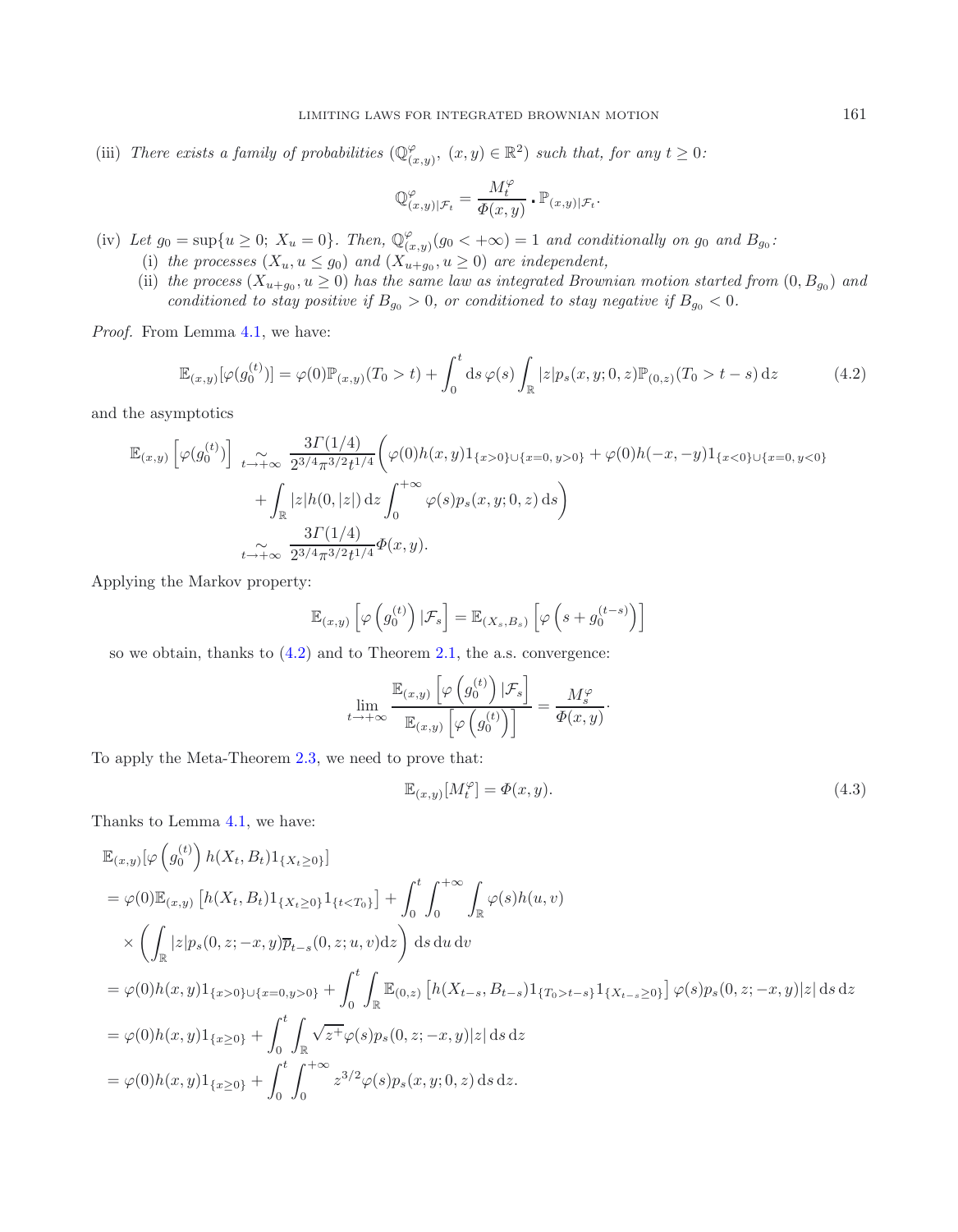Similarly,

<span id="page-14-0"></span>
$$
\mathbb{E}_{(x,y)}[\varphi(g_0^{(t)})h(-X_t, -B_t)1_{\{X_t \le 0\}}] = \varphi(0)h(-x, -y)1_{\{x \le 0\}} + \int_0^t \int_{-\infty}^0 |z|^{3/2} \varphi(s) p_s(x, y; 0, z) ds dz,
$$

<span id="page-14-1"></span>and thus:

$$
\mathbb{E}_{(x,y)}[\varphi(g_0^{(t)})h(X_t, B_t)1_{\{X_t \ge 0\}} + \varphi(g_0^{(t)})h(-X_t, -B_t)1_{\{X_t \le 0\}}]
$$
\n
$$
= \varphi(0)h(x,y)1_{\{x \ge 0\}} + \varphi(0)h(-x,-y)1_{\{x \le 0\}} + \int_0^t \int_{\mathbb{R}} |z|^{3/2} \varphi(s)p_s(x,y; 0, z) \,ds \,dz. \tag{4.4}
$$

Next, the Chapman–Kolmogorov equation yields:

<span id="page-14-2"></span>
$$
\mathbb{E}_{(x,y)} [p_s(X_t, B_t; 0, z)] = \iint_{\mathbb{R}^2} p_s(u, v; 0, z) p_t(x, y; u, v) \, du \, dv = p_{t+s}(x, y; 0, z)
$$

hence

$$
\int_{\mathbb{R}} |z|^{3/2} dz \int_0^{+\infty} \varphi(s+t) \mathbb{E}_{(x,y)} [p_s(X_t, B_t; 0, z)] ds = \int_t^{+\infty} \varphi(s) ds \int_{\mathbb{R}} |z|^{3/2} p_s(x, y; 0, z) dz \tag{4.5}
$$

and the desired result [\(4.3\)](#page-13-1) follows by adding equations [\(4.4\)](#page-14-0) and [\(4.5\)](#page-14-1).

To prove Point iv), we shall follow the ideas of Roynette, Vallois and Yor [\[25\]](#page-23-19) and use enlargements of filtration. Let  $g_0 = \sup\{u \geq 0; X_u = 0\}$  and define the (progressively) enlarged filtration  $(\mathcal{G}_t, t \geq 0)$  to be the smallest filtration containing  $(\mathcal{F}_t, t \geq 0)$  and such that  $g_0$  is a  $(\mathcal{G}_t)$ -stopping time. From [\[22\]](#page-23-20), if W is a  $(\mathbb{Q}_{(x,y)}^{\varphi},(\mathcal{F}_t))$ -Brownian motion, we have the decomposition:

$$
W_t = W_t^{(g_0)} + \int_0^{t \wedge g_0} \frac{d\langle Z^\varphi, W \rangle_u}{Z_u^\varphi} - \int_{t \wedge g_0}^t \frac{d\langle Z^\varphi, W \rangle_u}{1 - Z_u^\varphi} \tag{4.6}
$$

where  $(W_t^{(g_0)}, t \ge 0)$  is a  $(\mathbb{Q}_{(x,y)}^{\varphi}, (\mathcal{G}_t))$ -Brownian motion and  $(Z_t^{\varphi}, t \ge 0)$  denotes Azéma's supermartingale:

$$
Z_t^{\varphi} = \mathbb{Q}_{(x,y)}^{\varphi}(g_0 > t | \mathcal{F}_t).
$$

We now compute  $Z^{\varphi}$  in our setting. Let  $\sigma_t = \inf\{s > t, X_s = 0\}$ . We have  $\{g_0 > t\} = \{\sigma_t < +\infty\}$ , so for  $\Lambda_t \in \mathcal{F}_t$ :

$$
\begin{split}\n\mathbb{Q}^{\varphi}_{(x,y)}(\Lambda_t \cap \{g_0 > t\}) &= \mathbb{Q}^{\varphi}_{(x,y)}(\Lambda_t \cap \{\sigma_t < +\infty\}) \\
&= \lim_{n \to +\infty} \mathbb{Q}^{\varphi}_{(x,y)}(\Lambda_t \cap \{\sigma_t < t+n\}) \\
&= \lim_{n \to +\infty} \mathbb{E}_{(x,y)} \left[1_{\Lambda_t \cap \{\sigma_t < t+n\}} M^{\varphi}_{\sigma_t}\right] / \Phi(x,y) \\
&= \mathbb{E}_{(x,y)} \left[1_{\Lambda_t} \left(\varphi(\sigma_t) h(0, |B_{\sigma_t}|) + \int_{\mathbb{R}} |z|^{3/2} dz \int_0^{+\infty} \varphi(\sigma_t + s) p_s(0, B_{\sigma_t}; 0, z) ds\right)\right] / \Phi(x,y).\n\end{split}
$$

Conditioning with respect to  $\mathcal{F}_t$ , we obtain, on the one hand:

$$
\mathbb{E}_{(x,y)}\left[\varphi(\sigma_t)h(0,|B_{\sigma_t}|)|\mathcal{F}_t\right] = \mathbb{E}_{(X_t,B_t)}\left[\varphi(t+T_0)h(0,|B_{T_0}|)\right]
$$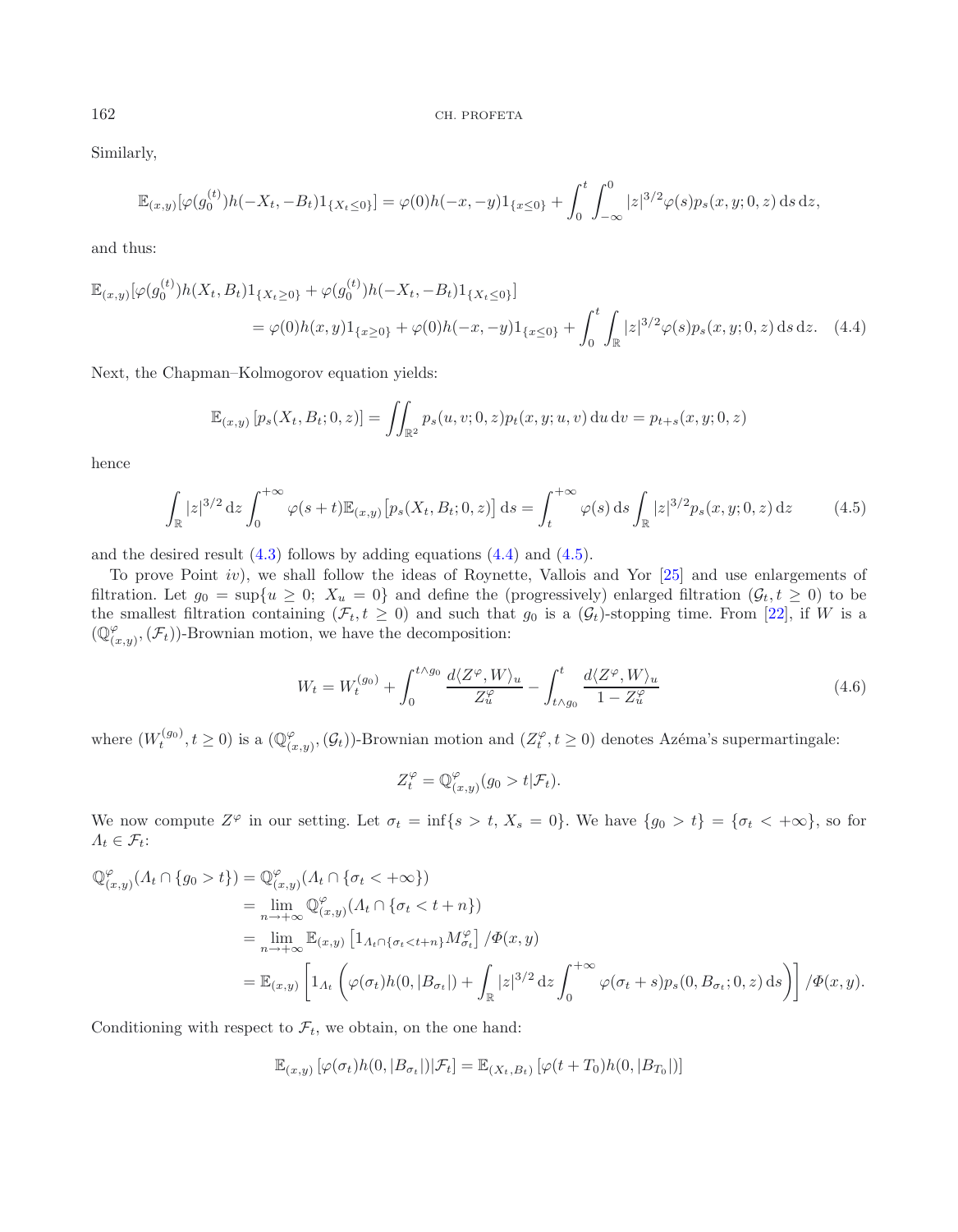Now, from Lachal [\[15\]](#page-23-7), replacing  $(X_t, B_t)$  by  $(x, y)$  and using a symmetry argument:

<span id="page-15-0"></span>
$$
\mathbb{E}_{(x,y)}\left[\varphi(t+T_0)h(0,|B_{T_0}|)1_{\{B_{T_0}\leq 0\}}\right] = \int_0^{+\infty} \int_{-\infty}^0 \varphi(t+s)h(0,|z|)|z|
$$
\n
$$
\left(p_s(x,y;0,z) - \int_0^s \int_0^{+\infty} p_{s-u}(x,y;0,-w)\mathbb{P}_{(0,-|z|)}(T_0 \in du, B_{T_0} \in du)\right) ds dz
$$
\n
$$
= \int_0^{+\infty} \int_{-\infty}^0 \varphi(t+s)|z|^{3/2}p_s(x,y;0,z) ds dz
$$
\n
$$
- \int_0^{+\infty} \int_{-\infty}^0 \varphi(t+s)|z|^{3/2} \int_0^s \int_0^{+\infty} p_{s-u}(0,w;0,z)\mathbb{P}_{(x,y)}(T_0 \in du, B_{T_0} \in du) ds dz
$$
\n
$$
= \int_0^{+\infty} \int_{-\infty}^0 \varphi(t+s)|z|^{3/2}p_s(x,y;0,z) ds dz
$$
\n
$$
- \int_0^{+\infty} \int_{-\infty}^0 \varphi(t+s)|z|^{3/2} \mathbb{E}_{(x,y)}\left[1_{\{T_0 < s\}}p_{s-T_0}(0, B_{T_0}; 0, z)\right] ds dz \tag{4.7}
$$

while:

$$
\mathbb{E}_{(x,y)}\left[\varphi(t+T_0)h(0,|B_{T_0}|)1_{\{B_{T_0}>0\}}\right] = \int_0^{+\infty} \int_0^{+\infty} \varphi(t+s)|z|^{3/2}p_s(x,y;0,z) \,ds \,dz - \int_0^{+\infty} \int_0^{+\infty} \varphi(t+s)|z|^{3/2}\mathbb{E}_{(x,y)}\left[1_{\{T_0\n(4.8)
$$

On the other hand, by Fubini,

<span id="page-15-2"></span><span id="page-15-1"></span>
$$
\int_{\mathbb{R}} |z|^{3/2} dz \int_{0}^{+\infty} \mathbb{E}_{(x,y)} [\varphi(\sigma_{t} + u) p_{u}(0, B_{\sigma_{t}}; 0, z) | \mathcal{F}_{t}] du
$$
\n
$$
= \int_{\mathbb{R}} |z|^{3/2} dz \int_{0}^{+\infty} \mathbb{E}_{(X_{t}, B_{t})} [\varphi(t + T_{0} + u) p_{u}(0, B_{T_{0}}; 0, z)] du
$$
\n
$$
= \int_{\mathbb{R}} |z|^{3/2} dz \int_{0}^{+\infty} \varphi(t + s) \mathbb{E}_{(X_{t}, B_{t})} [1_{\{T_{0} < s\}} p_{s - T_{0}}(0, B_{T_{0}}; 0, z)] ds.
$$
\n(4.9)

Summing  $(4.7)$ ,  $(4.8)$  and  $(4.9)$  gives the expression of Azéma's supermartingale:

$$
Z_t^{\varphi} = \mathbb{Q}_{(x,y)}^{\varphi}(g_0 > t | \mathcal{F}_t) = \frac{1}{M_t^{\varphi}} \int_{\mathbb{R}} |z|^{3/2} dz \int_0^{+\infty} \varphi(t+s) p_s(X_t, B_t; 0, z) ds = \frac{N_t^{\varphi}}{M_t^{\varphi}}
$$

where we set  $N_t^{\varphi} = \int$  $\int_{\mathbb{R}} |z|^{3/2} dz \int_0^{+\infty}$  $\varphi(t+s)p_s(X_t, B_t; 0, z)$  ds. Observe besides that

$$
\mathbb{Q}_{(x,y)}^{\varphi}(g_0 > t) = \mathbb{Q}_{(x,y)}^{\varphi}[Z_t^{\varphi}] = \frac{1}{\Phi(x,y)} \mathbb{E}_{(x,y)}[N_t^{\varphi}] \xrightarrow[t \to +\infty]{} 0
$$

since  $\varphi$  has compact support.

In the following, we shall remove the exponent  $\varphi$  to simplify the notation. We next set:

$$
\begin{cases}\n m_t = \varphi(g_0^{(t)}) \left( \frac{\partial}{\partial y} h(X_t, B_t) 1_{\{X_t \ge 0\}} - \frac{\partial}{\partial y} h(-X_t, -B_t) 1_{\{X_t \le 0\}} \right) + \int_{\mathbb{R}} |z|^{3/2} dz \int_0^{+\infty} \varphi(t+s) \frac{\partial}{\partial y} p_s(X_t, B_t; 0, z) ds \\
 n_t = \int_{\mathbb{R}} |z|^{3/2} dz \int_0^{+\infty} \varphi(t+s) \frac{\partial}{\partial y} p_s(X_t, B_t; 0, z) ds\n\end{cases}
$$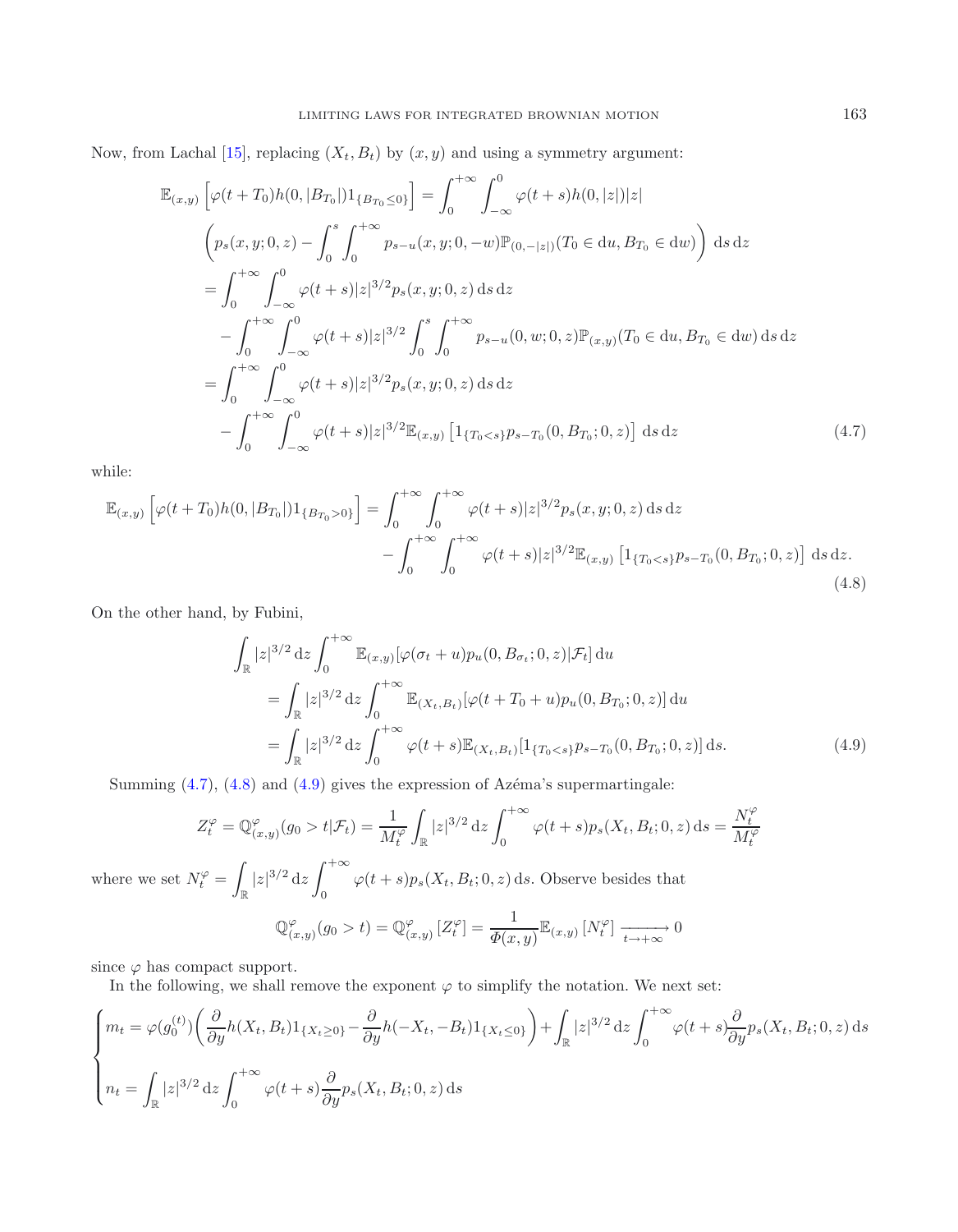Recall from Girsanov's theorem that the process  $\left(W_t = B_t - \int_0^t\right)$  $\theta$  $\frac{m_u}{\sqrt{2\pi}}$  $\frac{du}{du}$  du,  $t \geq 0$  $\setminus$ is a  $(\mathbb{Q}_{(x,y)}^{\varphi},(\mathcal{F}_t))$ -Brownian motion. Applying Itô's formula, the bracket  $\langle Z, W \rangle$  thus equals:

$$
\langle Z, W \rangle_t = \left\langle \frac{N}{M}, B \right\rangle_t = \left\langle \int_0^{\cdot} \frac{n_u M_u - m_u N_u}{M_u^2} d B_u, B \right\rangle_t = \int_0^t \left( \frac{n_u}{M_u} - \frac{m_u N_u}{M_u^2} \right) du.
$$

Therefore, we may apply Formula [\(4.6\)](#page-14-2) to obtain the decomposition of W in the filtration  $(\mathcal{G}_t)$ :

$$
W_t = W_t^{(g_0)} + \int_0^{t \wedge g_0} \left( \frac{n_u}{N_u} - \frac{m_u}{M_u} \right) du - \int_{t \wedge g_0}^t \frac{n_u - m_u \frac{N_u}{M_u}}{M_u - N_u} du,
$$

where  $(W_t^{(g_0)}, t \ge 0)$  is a  $(\mathbb{Q}_{(x,y)}^{\varphi}, (\mathcal{G}_t))$ -Brownian motion. Introducing the  $(\mathbb{P}_{(x,y)}, (\mathcal{F}_t))$ -Brownian motion B, this expression simplifies to: expression simplifies to:

$$
B_t = W_t^{(g_0)} + \int_0^{t \wedge g_0} \frac{n_u}{N_u} du - \int_{t \wedge g_0}^t \frac{n_u - m_u}{M_u - N_u} du
$$

Therefore, after time  $g_0$ :

$$
B_{t+g_0} = W_{t+g_0}^{(g_0)} + \int_0^{g_0} \frac{n_u}{N_u} du + \int_0^t \frac{n_{u+g_0} - m_{u+g_0}}{N_{u+g_0} - M_{u+g_0}} du.
$$

For  $t = 0$ , we deduce that

$$
B_{g_0} = W_{g_0}^{(g_0)} + \int_0^{g_0} \frac{n_u}{N_u} \, \mathrm{d}u,
$$

hence,

$$
B_{t+g_0} = B_{g_0} + \widetilde{W}_t^{(g_0)} + \int_0^t \frac{n_{u+g_0} - m_{u+g_0}}{N_{u+g_0} - M_{u+g_0}} du
$$

<span id="page-16-0"></span>where  $(\widetilde{W}_t^{(g_0)} = W_{t+g_0}^{(g_0)} - W_{g_0}^{(g_0)}, t \ge 0)$  is a Brownian motion independent from  $\mathcal{G}_{g_0}$ . Point (iv) finally follows from the fact that this (system of) SDEs admits a unique strong solution whose first

## 5. Penalization with the supremum

We briefly study in this section the penalization of  $X$  by a function of its supremum:

$$
S_t = \sup_{u \le t} X_u.
$$

<span id="page-16-1"></span>**Proposition 5.1.** *Let*  $\varphi : \mathbb{R} \mapsto [0, +\infty)$  *be a continuous function with compact support. Then the process:* 

$$
M_t^{\varphi} = \varphi(S_t)h(S_t - X_t, -B_t) + \int_{S_t}^{+\infty} \varphi(z) \frac{\partial}{\partial z} h(z - X_t, -B_t) dz
$$

*is a strictly positive and continuous martingale which converges to 0 as*  $t \rightarrow +\infty$ *.* 

Observe that this martingale is a kind of analogous of Az´ema−Yor martingale for the integrated Brownian motion.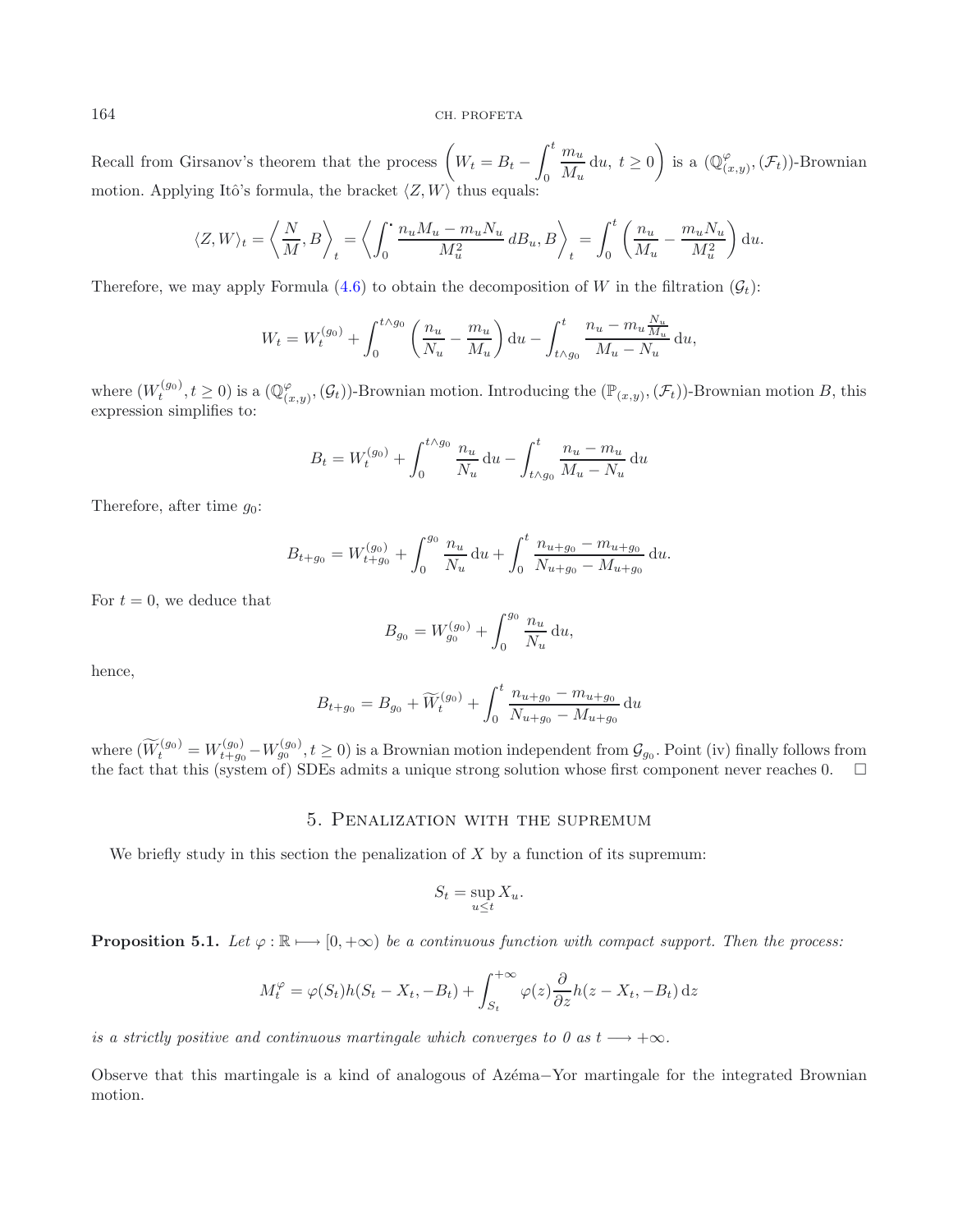*Proof.* Assume first that  $\varphi$  is differentiable. Since h is harmonic for  $\mathcal{G}$ , Itô's formula implies that M is a positive and continuous local martingale. Now, let A be a majorant of the support of  $\varphi$ . If  $S_t \geq A$ , then  $M_t^{\varphi} = 0$ .<br>Otherwise we have from (2.3). Otherwise, we have, from [\(2.3\)](#page-3-1):

$$
M_t^{\varphi} \le ||\varphi||_{\infty} h(S_t - X_t, -B_t) + ||\varphi||_{\infty} \int_{S_t}^{A} \frac{\partial}{\partial z} h(z - X_t, B_t) dz
$$
  
\n
$$
\le ||\varphi||_{\infty} h\left(A, \sup_{u \le t} (-B_u)\right)
$$
  
\n
$$
\le ||\varphi||_{\infty} \left(aA^{1/6} + b\sqrt{|\sup_{u \le t} (-B_u)|}\right)
$$

and we deduce that  $(M_t^{\varphi}, t \ge 0)$  is a true martingale. The fact that  $M^{\varphi}$  converges towards 0 is immediate since  $\varphi$  has compact support. We conclude by applying the monotone class theorem to remove the assumption on the differentiability of  $\varphi$ .

We denote to simplify

$$
\Phi(x,y) = \varphi(x)h(0,-y) + \int_x^{+\infty} \varphi(z)\frac{\partial}{\partial z}h(z-x,-y) dz.
$$

**Theorem 5.2.** Let  $\varphi$  be a continuous function with compact support.

(i) *There is the asymptotics:*

$$
\mathbb{E}_{(x,y)}[\varphi(S_t)] \underset{t \to +\infty}{\sim} \frac{3\Gamma(1/4)}{2^{3/4}\pi^{3/2}t^{1/4}}\Phi(x,y).
$$

(ii) Let  $u \geq 0$  and  $(x, y) \in \mathbb{R}^2$ . For any  $\Lambda_u \in \mathcal{F}_u$ , we have:

$$
\lim_{t \to +\infty} \frac{\mathbb{E}_{(x,y)} \left[ 1_{\Lambda_u} \varphi(S_t) \right]}{\mathbb{E}_{(x,y)} \left[ \varphi(S_t) \right]} = \mathbb{E}_{(x,y)} \left[ 1_{\Lambda_u} \frac{M_u^{\varphi}}{\Phi(x,y)} \right]
$$

*with*  $(M_u^{\varphi}, u \ge 0)$  *the martingale defined in Proposition* [5.1](#page-16-1)*.*<br>There exists a family of probabilities  $(\mathbb{Q}^{\varphi}, \mathbb{Z}) \in \mathbb{R}^2$ 

(iii) *There exists a family of probabilities*  $(\mathbb{Q}_{(x,y)}^{\varphi}, (x,y) \in \mathbb{R}^2)$  *such that, for any*  $t \geq 0$ *:* 

$$
\mathbb{Q}_{(x,y)|\mathcal{F}_t}^{\varphi} = \frac{M_t^{\varphi}}{\varPhi(x,y)} \cdot \mathbb{P}_{(x,y)|\mathcal{F}_t}.
$$

(iv) *Under*  $\mathbb{Q}_{(x,y)}^{\varphi}$ *, the r.v.*  $S_{\infty}$  *is finite and its law is given by:* 

$$
\mathbb{Q}_{(x,y)}^{\varphi}(S_{\infty} \in dz) = \frac{\varphi(x)h(0,-y)}{\Phi(x,y)} \delta_x(\mathrm{d}z) + \varphi(z) \frac{\frac{\partial h}{\partial z}(z-x,-y)}{\Phi(x,y)} 1_{\{z \ge x\}} \mathrm{d}z.
$$

*Proof.* To prove point (i), we write:

$$
\mathbb{E}_{(x,y)}\left[\varphi(S_t)\right] = \mathbb{E}_{(x,y)}\left[\varphi(S_t)1_{\{S_t > x\}}\right] + \mathbb{E}_{(x,y)}\left[\varphi(S_t)1_{\{S_t = x\}}\right]
$$
\n
$$
= \int_x^{+\infty} \varphi(z)\mathbb{P}_{(x,y)}(S_t \in dz) + \varphi(x)\mathbb{P}_{(x,y)}(S_t = x)
$$
\n
$$
= \int_x^{+\infty} \varphi(z)\frac{\partial}{\partial z}\mathbb{P}_{(x,y)}(T_z > t) dz + \varphi(x)\mathbb{P}_{(0,-y)}(T_0 > t)1_{\{y < 0\}}
$$
\n
$$
= \int_x^{+\infty} \varphi(z)\frac{\partial}{\partial z}\mathbb{P}_{(z-x,-y)}(T_0 > t) dz + \varphi(x)\mathbb{P}_{(0,-y)}(T_0 > t)1_{\{y < 0\}}
$$
\n
$$
\lim_{t \to +\infty} \frac{3\Gamma(1/4)}{2^{3/4}\pi^{3/2}t^{1/4}} \left(\int_x^{+\infty} \varphi(z)\frac{\partial}{\partial z}h(z-x,-y) dz + \varphi(x)h(0,-y)\right).
$$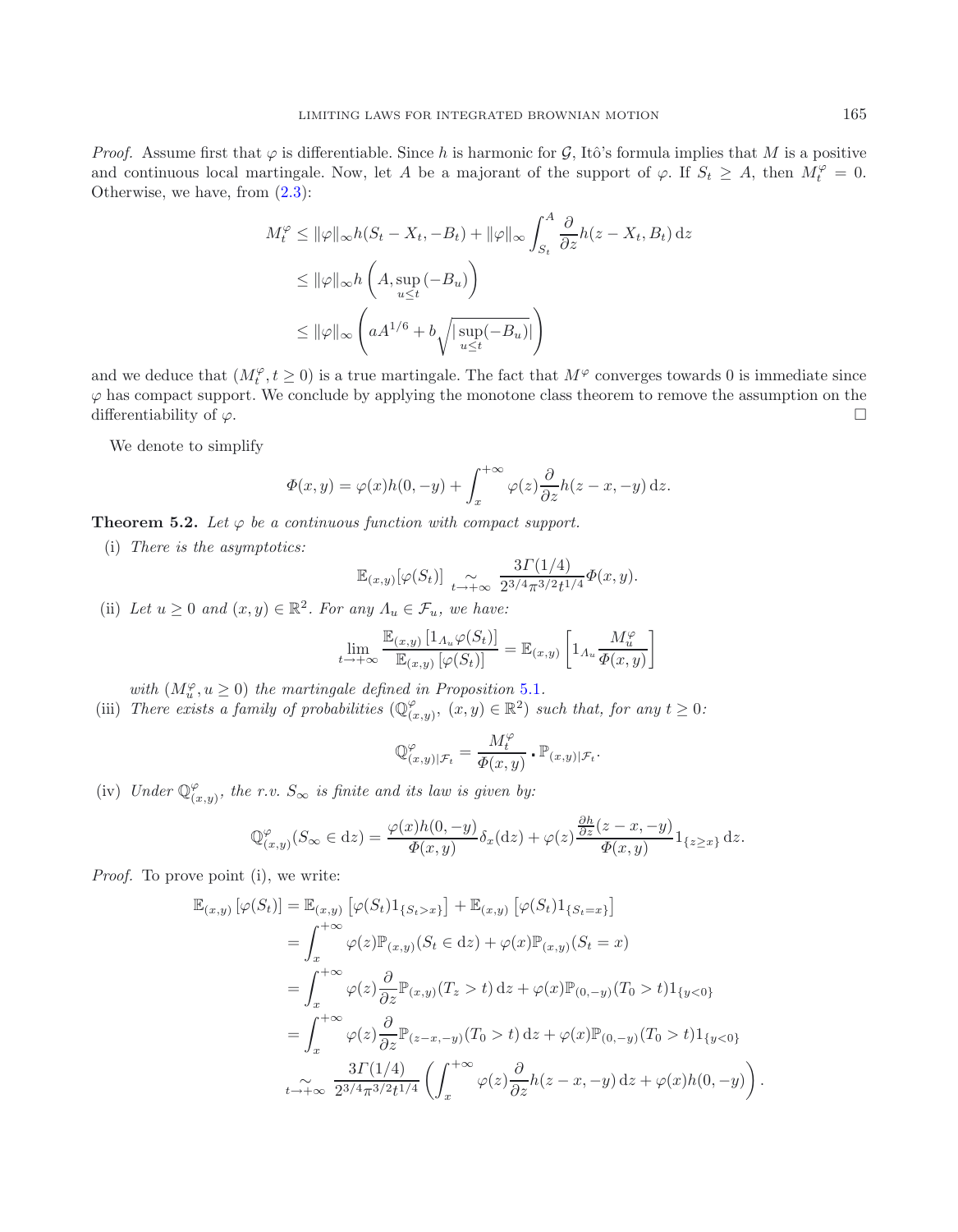Then, for  $t > u$ , from the Markov property and since  $S_u \geq X_u$ :

$$
\mathbb{E}_{(x,y)}\left[\varphi(S_t)|\mathcal{F}_u\right] = \mathbb{E}_{(x,y)}\left[\varphi(S_u \vee \sup_{u \le s \le t} X_s)|\mathcal{F}_u\right]
$$

$$
= \widehat{\mathbb{E}}_{(X_u, B_u)}\left[\varphi(S_u \vee \widehat{S}_{t-u})\right]
$$

(where  $\widehat{\mathbb{E}}$  and  $\widehat{S}$  are associated with a copy of X which is independent from  $\mathcal{F}_u$ )

$$
\sum_{t \to +\infty} \frac{3\Gamma(1/4)}{2^{3/4}\pi^{3/2}t^{1/4}} \left( \int_{X_u}^{+\infty} \varphi(S_u \vee z) \frac{\partial}{\partial z} h(z - X_u, -B_u) dz + \varphi(S_u \vee X_u)h(0, -B_u) \right)
$$
  

$$
\sum_{t \to +\infty} \frac{3\Gamma(1/4)}{2^{3/4}\pi^{3/2}t^{1/4}} \left( \varphi(S_u)h(S_u - X_u, -B_u) + \int_{S_u}^{+\infty} \varphi(z) \frac{\partial}{\partial z} h(z - X_u, -B_u) dz \right).
$$

Therefore, points (ii) and (iii) follow from Theorem [2.3.](#page-3-0)

To compute the law of  $S_{\infty}$  under  $\mathbb{Q}_{(x,y)}^{\varphi}$ , observe that, for  $c > x$ :

$$
\mathbb{Q}_{(x,y)}^{\varphi}(S_t > c) = \mathbb{Q}_{(x,y)}^{\varphi}(T_c < t) = \mathbb{E}_{(x,y)} \left[ \int_c^{+\infty} \varphi(z) \frac{\partial}{\partial z} h(z - c, -B_{T_c}) \, dz \, 1_{\{T_c < t\}} \right] / \Phi(x, y)
$$

$$
\xrightarrow[t \to +\infty]{} \mathbb{E}_{(x,y)} \left[ \int_c^{+\infty} \varphi(z) \frac{\partial}{\partial z} h(z - c, -B_{T_c}) \, dz \right] / \Phi(x, y)
$$

from the monotone convergence theorem. Then, applying Fubini and exchanging the derivative and the expectation:

$$
\mathbb{Q}_{(x,y)}^{\varphi}(S_{\infty} > c) = \frac{1}{\Phi(x,y)} \int_{c}^{+\infty} \varphi(z) \frac{\partial}{\partial z} \mathbb{E}_{(x,y)} \left[ h(z - c, -B_{T_c}) \right] dz
$$

Observe now that, by symmetry and translation:

$$
\mathbb{E}_{(x,y)} [h(z - c, -B_{T_c})] = \mathbb{E}_{(z-x, -y)} [h(z - c, B_{T_{z-c}})]
$$

hence, from Lemma [2.9,](#page-6-1)

$$
\mathbb{E}_{(x,y)}[h(z-c, -B_{T_c})] = h(z-x, -y) - h(c-x, -y)
$$

<span id="page-18-0"></span>which proves point (iv).  $\Box$ 

## <span id="page-18-1"></span>APPENDIX: PROOF OF PROPOSITION [3.1](#page-10-0)

We prove in this section the following asymptotics formula (Prop. [3.1\)](#page-10-0) for the survival function of the nth passage time at level 0:

$$
\mathbb{P}_{(0,b)}(T_0^{(n)} > t) \underset{t \to +\infty}{\sim} \frac{2^{1/4} \Gamma(1/4) \sqrt{|b|}}{\sqrt{\pi}(n-1)!} \left(\frac{9}{4\pi^2}\right)^{n/2} \frac{\left(\ln(t)\right)^{n-1}}{t^{1/4}}
$$

where  $n \geq 1$  and  $b \neq 0$ .

*Proof.* Observe first that for  $n = 1$ , Proposition [3.1](#page-10-0) agrees with Theorem [2.1,](#page-2-1) so we now assume that  $n \geq 2$ . Suppose that  $b > 0$  for simplicity. From Lachal ([\[19\]](#page-23-9), Thm. 1), we have:

$$
\mathbb{P}_{(0,b)}\left(T_0^{(n)} \in dt, \ \frac{|B_{T_0^{(n)}}|}{\sqrt{t}} \in dz\right) / (dt \, dz) = \frac{1}{\pi^2 b \sqrt{t}} e^{-\frac{2}{t}b^2 - 2z^2} \int_0^{+\infty} K_{i\gamma} \left(\frac{4bz}{\sqrt{t}}\right) \frac{\gamma \sinh(\pi \gamma)}{\left(2\cosh(\frac{\pi \gamma}{3})\right)^n} d\gamma \tag{A.1}
$$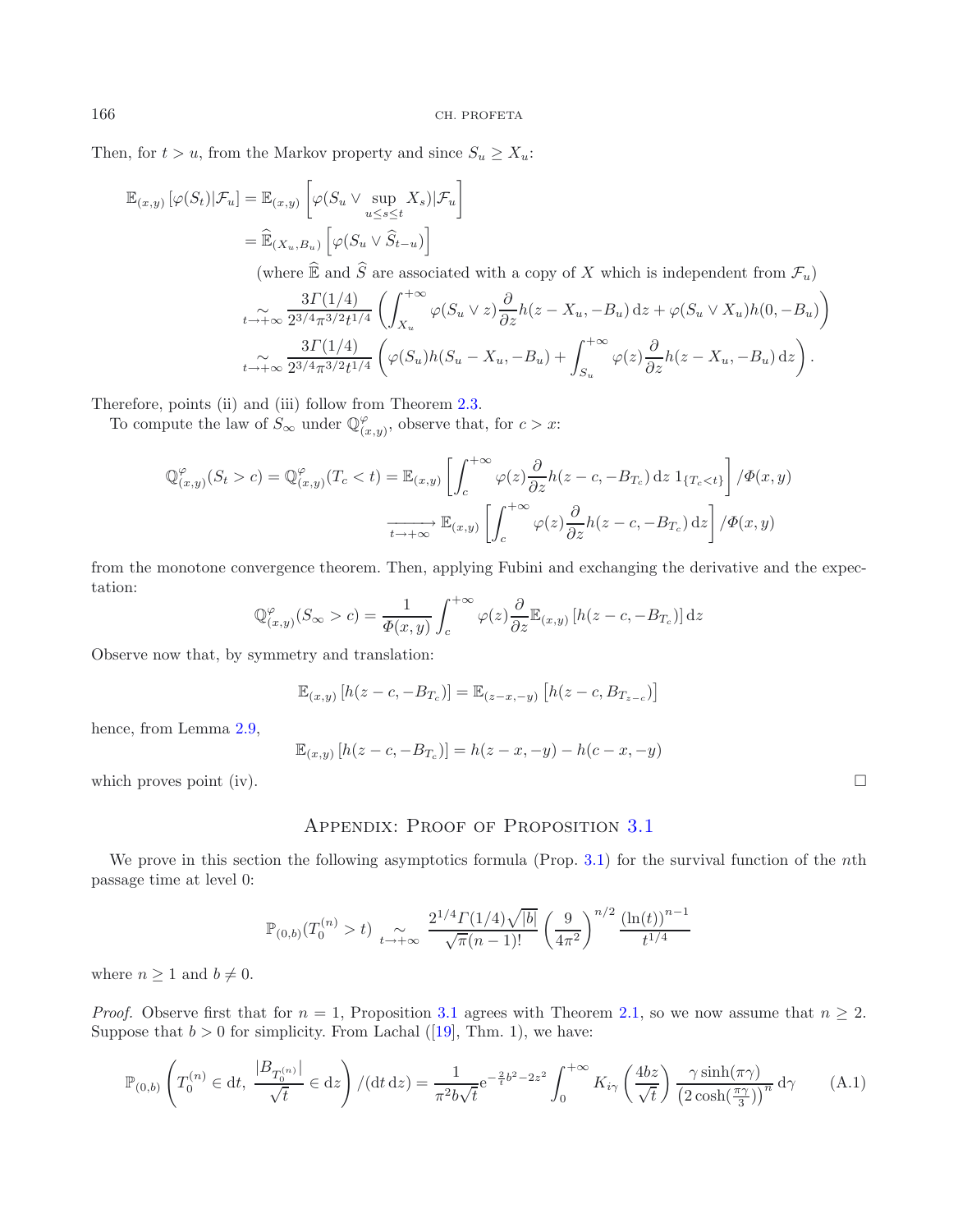where  $K_{\nu}$  denotes MacDonald function with index  $\nu$  (see [\[2\]](#page-22-6), p. 374). Now, the integral may be decomposed in:

$$
\int_{0}^{+\infty} K_{i\gamma} \left(\frac{4bz}{\sqrt{t}}\right) \frac{\gamma \sinh(\pi \gamma)}{\left(2 \cosh(\frac{\pi \gamma}{3})\right)^n} d\gamma
$$
\n
$$
= \frac{1}{2^n} \int_{0}^{+\infty} \gamma K_{i\gamma} \left(\frac{4bz}{\sqrt{t}}\right) \frac{4 \cosh^2(\frac{\pi \gamma}{3}) \sinh(\frac{\pi \gamma}{3}) - \sinh(\frac{\pi \gamma}{3})}{\left(\cosh(\frac{\pi \gamma}{3})\right)^n} d\gamma
$$
\n
$$
= \frac{1}{2^{n-2}} \int_{0}^{+\infty} \gamma K_{i\gamma} \left(\frac{4bz}{\sqrt{t}}\right) \frac{\sinh(\frac{\pi \gamma}{3})}{\left(\cosh(\frac{\pi \gamma}{3})\right)^{n-2}} d\gamma - \frac{1}{2^n} \int_{0}^{+\infty} \gamma K_{i\gamma} \left(\frac{4bz}{\sqrt{t}}\right) \frac{\sinh(\frac{\pi \gamma}{3})}{\left(\cosh(\frac{\pi \gamma}{3})\right)^n} d\gamma
$$

so we need to estimate:

$$
\int_0^{+\infty} \gamma K_{i\gamma} \left(\frac{4bz}{\sqrt{t}}\right) \frac{\sinh(\frac{\pi \gamma}{3})}{\left(\cosh(\frac{\pi \gamma}{3})\right)^k} d\gamma \qquad (k \in \mathbb{N}).
$$

Assume, for the moment, that the following asymptotics holds:

**Lemma A.1.** *For*  $k \geq 0$ *:* 

$$
\int_0^{+\infty} \gamma K_{i\gamma} \left(\frac{4bz}{\sqrt{t}}\right) \frac{\sinh(\frac{\pi\gamma}{3})}{\left(\cosh(\frac{\pi\gamma}{3})\right)^k} d\gamma \Big|_{t\to+\infty} = \frac{\alpha_k}{\sqrt{t}} - \beta_k \frac{(\ln(t))^{k-1}}{t^{3/4}} + o\left(\frac{(\ln(t))^{k-1}}{t^{3/4}}\right)
$$

*with*

$$
\beta_0 = 0
$$
 and, for  $k \ge 1$ ,  $\beta_k = \frac{2^k 9\sqrt{2}}{\sqrt{\pi}(k-1)!} \left(\frac{9}{4\pi^2}\right)^{k/2-1} z^{3/2} b\sqrt{b}$ .

Going back to  $(A.1)$ , we obtain:

$$
\mathbb{P}_{(0,b)}\left(T_0^{(n)} \in dt, \frac{|B_{T_0^{(n)}}|}{\sqrt{t}} \in dz\right) / (dz dt)
$$
  

$$
= \frac{e^{-2z^2}}{\pi^2 b \sqrt{t}} \left(\frac{1}{\sqrt{t}} \left(\frac{\alpha_{n-2}}{2^{n-2}} - \frac{\alpha_n}{2^n}\right) + \frac{\beta_n}{2^n} \frac{(\ln(t))^{n-1}}{t^{3/4}} + o\left(\frac{(\ln(t))^{n-1}}{t^{3/4}}\right)\right).
$$

But, since:

$$
\int_0^{+\infty} \int_0^{+\infty} \mathbb{P}_{(0,b)} \left( T_0^{(n)} \in dt, \ \frac{|B_{T_0^{(n)}}|}{\sqrt{t}} \in dz \right) = 1
$$

we must have  $\frac{\alpha_{n-2}}{2^{n-2}} - \frac{\alpha_n}{2^n} = 0$  for this function to be integrable with respect to t, so it remains

$$
\mathbb{P}_{(0,b)}\left(T_0^{(n)} \in \mathrm{d} t,\; \frac{|B_{T_0^{(n)}}|}{\sqrt{t}} \in \mathrm{d} z\right) / (\mathrm{d} t \, \mathrm{d} z) \; \mathop{\sim}\limits_{t \to +\infty} \; \frac{4\sqrt{2b}}{\sqrt{\pi} (n-1)!} \left(\frac{9}{4\pi^2}\right)^{n/2} \frac{\left(\ln(t)\right)^{n-1}}{t^{5/4}} \mathrm{e}^{-2 z^2} z^{3/2}
$$

and, finally, integrating with respect to z:

$$
\mathbb{P}_{(0,b)}(T_0^{(n)} \in dt)/dt \xrightarrow[t \to +\infty]{} \frac{4\sqrt{2b}}{\sqrt{\pi}(n-1)!} \left(\frac{9}{4\pi^2}\right)^{n/2} \frac{(\ln(t))^{n-1}}{t^{5/4}} \int_0^{+\infty} e^{-2z^2} z^{3/2} dz,
$$

$$
\xrightarrow[t \to +\infty]{} \frac{4\sqrt{2b}}{\sqrt{\pi}(n-1)!} \left(\frac{9}{4\pi^2}\right)^{n/2} \frac{(\ln(t))^{n-1}}{t^{5/4}} \frac{\Gamma(1/4)}{2^{4+1/4}}
$$

and the result follows by integration with respect to t.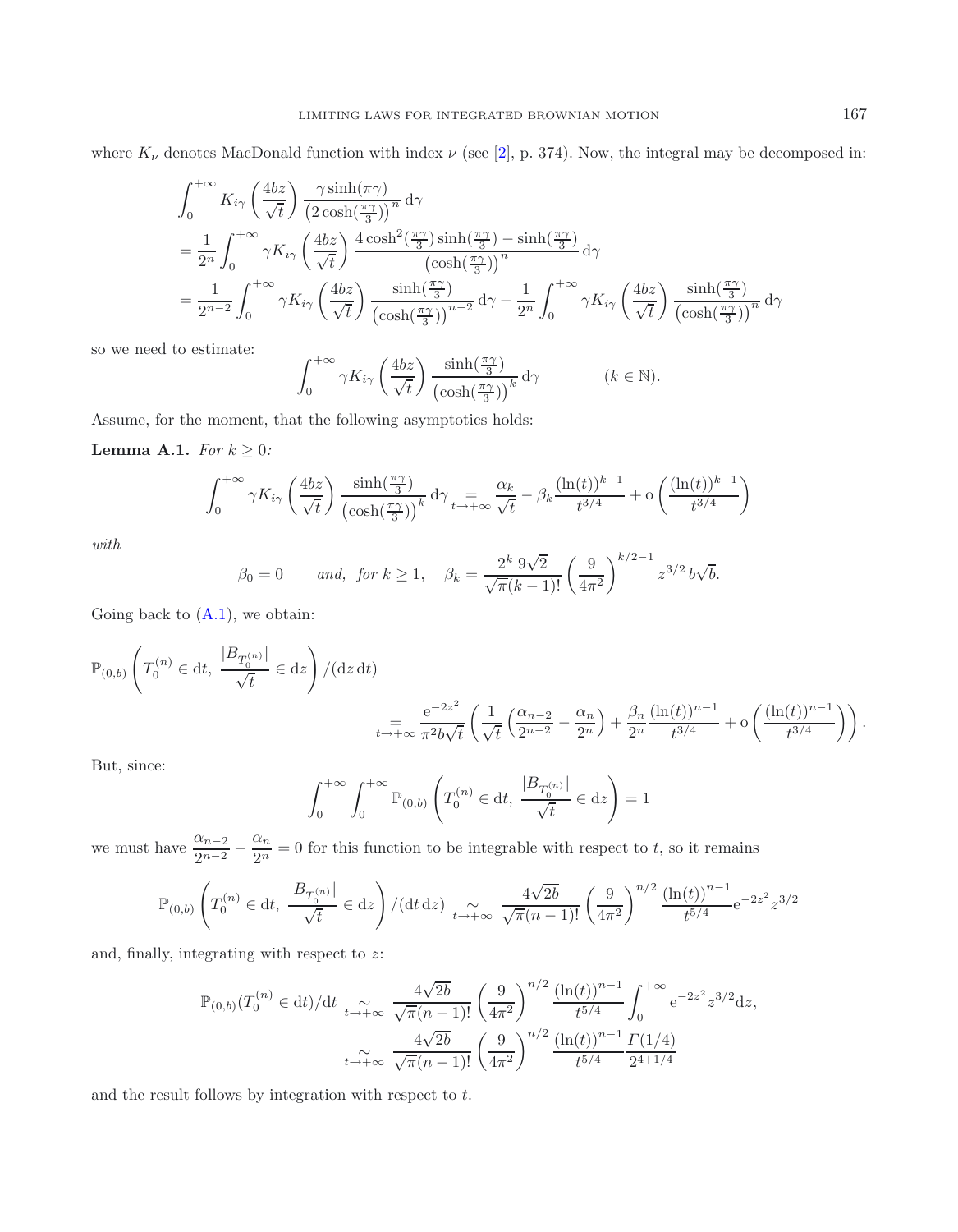Therefore, it only remains to prove Lemma [A.1.](#page-16-1) We shall distinguish between three cases. In the following, to simplify the notation, we set:

$$
a = \frac{4bz}{\sqrt{t}}.
$$

• First, assume that  $k \geq 2$ , so that all the integrals we are going to write are absolutely convergent. From the integral expression

<span id="page-20-1"></span>
$$
K_{i\gamma}(a) = \int_0^{+\infty} e^{-a\cosh(t)} \cos(\gamma t) dt = a \int_0^{+\infty} \sinh(u) e^{-a\cosh(u)} \frac{\sin(\gamma u)}{\gamma} du
$$

we obtain, applying Fubini and integrating by parts with respect to  $\gamma$ :

<span id="page-20-2"></span>
$$
\int_0^{+\infty} \gamma K_{i\gamma}(a) \frac{\sinh(\frac{\pi \gamma}{3})}{(\cosh(\frac{\pi \gamma}{3}))^k} d\gamma = \int_0^{+\infty} a \sinh(u) e^{-a \cosh(u)} du \int_0^{+\infty} \sin(\gamma u) \frac{\sinh(\frac{\pi \gamma}{3})}{(\cosh(\frac{\pi \gamma}{3}))^k} d\gamma
$$

$$
= \frac{3a}{\pi(k-1)} \int_0^{+\infty} u \sinh(u) e^{-a \cosh(u)} du \int_0^{+\infty} \frac{\cos(\gamma u)}{(\cosh(\frac{\pi \gamma}{3}))^{k-1}} d\gamma
$$

and this last expression is a cosinus transform which may be found, for instance, in Erdelyi  $[6]$  $[6]$ , page  $30<sup>2</sup>$  $30<sup>2</sup>$  $30<sup>2</sup>$ . 1) if  $k = 2p$  with  $p \geq 1$ :

$$
\int_0^{+\infty} \frac{\cos(\gamma u)}{\left(\cosh(\frac{\pi \gamma}{3})\right)^{2p-1}} d\gamma = \frac{2^{2p-3}}{(2(p-1))!} \frac{3}{\cosh(\frac{3}{2}u)} \prod_{r=1}^{p-1} \left(\frac{9u^2}{4\pi^2} + \left(r - \frac{1}{2}\right)^2\right),\tag{A.2}
$$

2) if  $k = 2p + 1$  with  $p \geq 1$ :

$$
\int_0^{+\infty} \frac{\cos(\gamma u)}{\left(\cosh(\frac{\pi \gamma}{3})\right)^{2p}} d\gamma = \frac{4^{p-1}}{2\pi (2p-1)!} \frac{9u}{\sinh(\frac{3}{2}u)} \prod_{r=1}^{p-1} \left(\frac{9u^2}{4\pi^2} + r^2\right).
$$
 (A.3)

To continue the computation, we set:

$$
\Gamma_{k-1}(u) = \frac{3u}{\pi(k-1)} \int_0^{+\infty} \frac{\cos(\gamma u)}{\left(\cosh(\frac{\pi \gamma}{3})\right)^{k-1}} d\gamma
$$

Then, the change of variable  $v = \cosh(u) - 1$  leads to:

$$
\int_0^{+\infty} \gamma K_{i\gamma}(a) \frac{\sinh(\frac{\pi \gamma}{3})}{\left(\cosh(\frac{\pi \gamma}{3})\right)^k} d\gamma = a e^{-a} \int_0^{+\infty} e^{-av} \Gamma_{k-1}(\text{Argcosh}(1+v)) dv
$$

<span id="page-20-0"></span>and another integration by parts yields:

$$
\int_0^{+\infty} \gamma K_{i\gamma}(a) \frac{\sinh(\frac{\pi \gamma}{3})}{\left(\cosh(\frac{\pi \gamma}{3})\right)^k} d\gamma = a e^{-a} C_{k-1} - a^2 e^{-a} \int_0^{+\infty} e^{-av} dv \int_v^{+\infty} \Gamma_{k-1}(\text{Argcosh}(1+s)) ds
$$

where

$$
C_{k-1} = \int_0^{+\infty} \Gamma_{k-1}(\text{Argcosh}(1+s)) \, \text{d}s.
$$

<sup>2</sup>By convention, we set  $\prod_{r=1}^{0}$  = 1.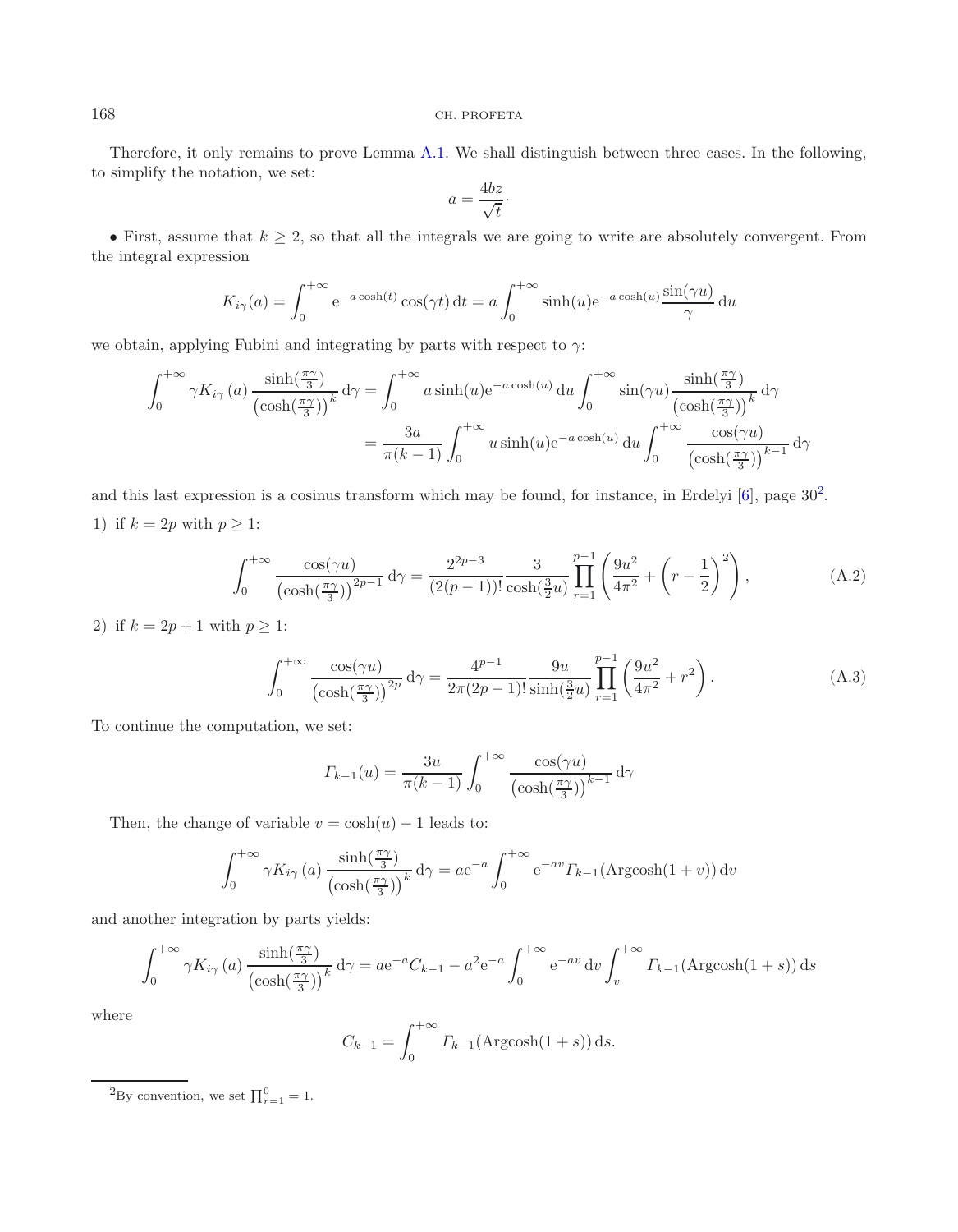To obtain the asymptotics of the last integral, we shall apply the Tauberian's Theorem ([\[7](#page-22-7)], Chap. XIII-5, p. 446). Letting v tend toward  $+\infty$ , we obtain, thanks to  $(A.2)$  and  $(A.3)$ , the following asymptotics: 1) if  $k = 2p$  with  $p \geq 1$ :

$$
\Gamma_{2p-1}(\text{Argcosh}(1+v)) \underset{v \to +\infty}{\sim} \frac{3}{\pi(2p-1)} \frac{2^{2p-2}}{(2(p-1))!} \frac{3}{(2v)^{3/2}} \left(\frac{9}{4\pi^2}\right)^{p-1} (\ln(v))^{2p-1}
$$

2) if  $k = 2p + 1$  with  $p \ge 1$ :

$$
\Gamma_{2p}(\text{Argcosh}(1+v)) \underset{v \to +\infty}{\sim} \frac{3}{\pi(2p)} \frac{4^{p-1}}{\pi(2p-1)!} \frac{9}{(2v)^{3/2}} \left(\frac{9}{4\pi^2}\right)^{p-1} (\ln(v))^{2p}
$$

and these two formulae reduce to:

$$
\Gamma_{k-1}(\text{Argcosh}(1+v)) \underset{v \to +\infty}{\sim} \frac{9}{\pi(k-1)!} \frac{2^{k-2}}{(2v)^{3/2}} \left(\frac{9}{4\pi^2}\right)^{k/2-1} (\ln(v))^{k-1},
$$

hence, integrating

$$
\int_v^{+\infty} \Gamma_{k-1}(\text{Argcosh}(1+s)) \,ds \underset{v \to +\infty}{\sim} \frac{9}{\pi(k-1)!} \frac{2^{k-2}}{\sqrt{2v}} \left(\frac{9}{4\pi^2}\right)^{k/2-1} \left(\ln(v)\right)^{k-1},
$$

and the Tauberian's theorem gives:

$$
\int_0^{+\infty} e^{-av} \int_v^{+\infty} \Gamma_{k-1}(\text{Argcosh}(1+s)) ds \underset{a \to 0}{\sim} \Gamma(1/2) \frac{9}{\pi(k-1)!} \frac{2^{k-2}}{\sqrt{2a}} \left(\frac{9}{4\pi^2}\right)^{k/2-1} \left(-\ln(a)\right)^{k-1}.
$$

Therefore, we deduce that:

$$
\int_0^{+\infty} \gamma K_{i\gamma}(a) \frac{\sinh(\frac{\pi \gamma}{3})}{(\cosh(\frac{\pi \gamma}{3}))^k} d\gamma
$$
  
=  $aC_{k-1} - \frac{9a^2}{\sqrt{\pi}(k-1)!} \frac{2^{k-2}}{\sqrt{2a}} \left(\frac{9}{4\pi^2}\right)^{k/2-1} (-\ln(a))^{k-1} + o\left(a^{3/2}(-\ln(a))^{k-1}\right).$ 

which is the expression given in Lemma [A.1](#page-16-1) after replacing a by  $\frac{4bz}{\sqrt{t}}$ .

 $\bullet$  When  $k=1,$  we rather write, integrating by parts:

$$
\int_0^{+\infty} \gamma K_{i\gamma} (a) \frac{\sinh(\frac{\pi \gamma}{3})}{\cosh(\frac{\pi \gamma}{3})} d\gamma = \int_0^{+\infty} \left( a \int_0^{+\infty} \sinh(u) e^{-a \cosh(u)} \sin(\gamma u) du \right) \tanh\left(\frac{\pi \gamma}{3}\right) d\gamma
$$
  
\n
$$
= \frac{\pi a}{3} \int_0^{+\infty} \frac{\sinh(u)}{u} e^{-a \cosh(u)} du \int_0^{+\infty} \frac{\cos(\gamma u)}{(\cosh(\frac{\pi \gamma}{3}))^2} d\gamma
$$
  
\n
$$
= \frac{\pi a}{3} \int_0^{+\infty} \frac{\sinh(u)}{u} e^{-a \cosh(u)} \frac{9}{2\pi} \frac{u}{\sinh(\frac{3}{2}u)} du \qquad \text{(thanks to (A.3))}
$$
  
\n
$$
= \frac{3a}{2} e^{-a} \int_0^{+\infty} e^{-av} \frac{1}{\sinh(\frac{3}{2} \text{Argcosh}(1+v))} dv
$$
  
\n
$$
= \frac{3a}{2} e^{-a} C_0 - \frac{3a^2}{2} e^{-a} \int_0^{+\infty} e^{-av} \left( \int_v^{+\infty} \frac{1}{\sinh(\frac{3}{2} \text{Argcosh}(1+s))} ds \right) dv
$$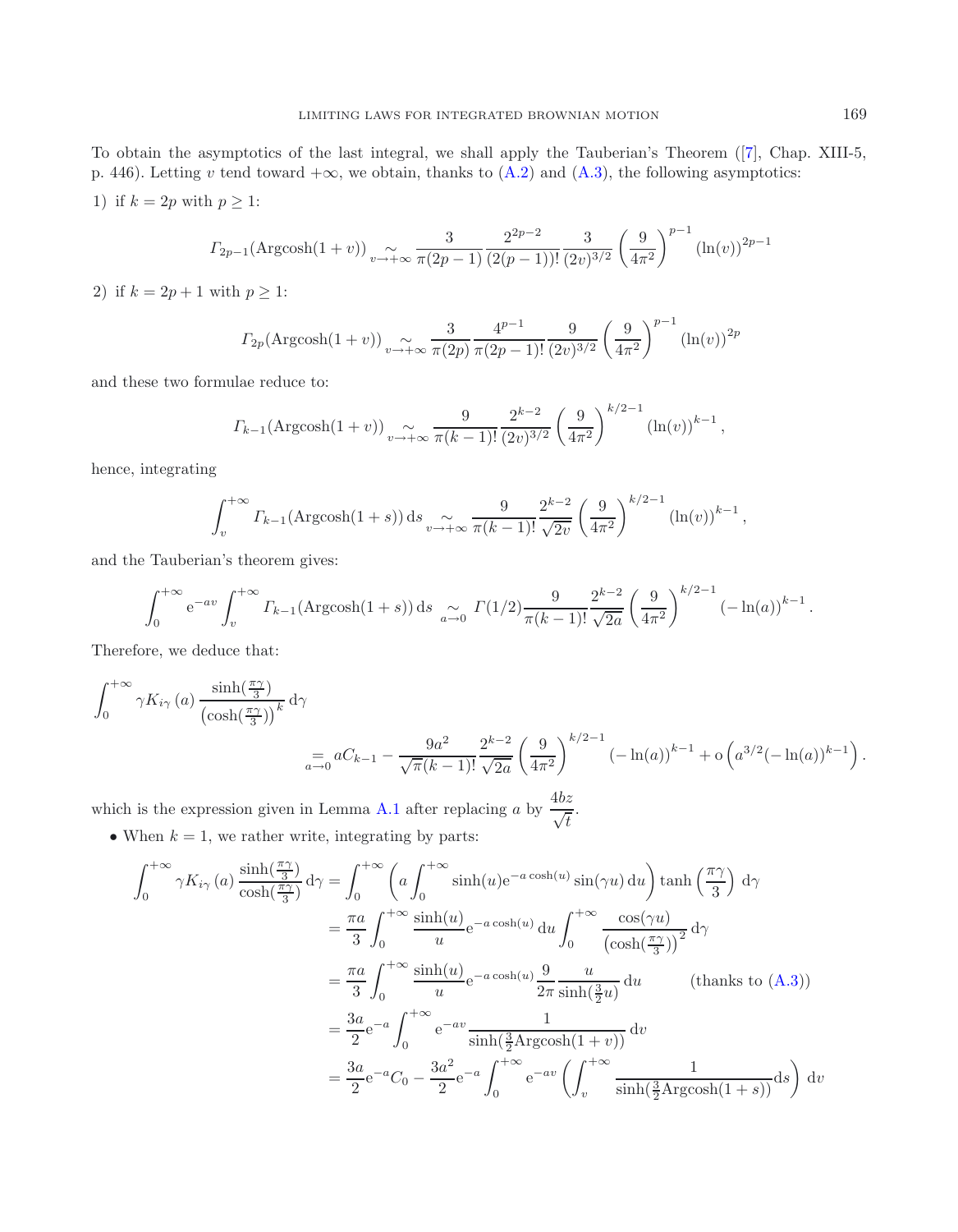where  $C_0 =$  $\int^{+\infty}$  $\theta$ 1  $\frac{1}{\sinh(\frac{3}{2} \text{Argcosh}(1 + v))}$  dv and, as before, we obtain the asymptotics:

$$
\int_0^{+\infty} \gamma K_{i\gamma}(a) \frac{\sinh(\frac{\pi \gamma}{3})}{\cosh(\frac{\pi \gamma}{3})} d\gamma = \frac{3a}{2} C_0 - \frac{3\sqrt{\pi}}{\sqrt{2}} a^{3/2} + o(a^{3/2}).
$$

• When  $k = 0$ , we shall compute explicitly the expression:

$$
f(a) := \int_0^{+\infty} \gamma K_{i\gamma}(a) \sinh\left(\frac{\pi \gamma}{3}\right) d\gamma = \int_0^{+\infty} \frac{\pi^2 \sinh\left(\frac{\pi \gamma}{3}\right)}{2 \sinh(\pi \gamma)} K_{i\gamma}(a) \frac{2}{\pi^2} \gamma \sinh(\pi \gamma) d\gamma.
$$

Indeed, applying the Lebedev transform pair:

$$
\begin{cases}\n\widehat{f}(\gamma) = \int_0^{+\infty} f(a) K_{i\gamma}(a) \frac{da}{a} \\
f(a) = \int_0^{+\infty} \widehat{f}(\gamma) K_{i\gamma}(a) \frac{2}{\pi^2} \gamma \sinh(\pi \gamma) d\gamma\n\end{cases}
$$

we deduce that:

$$
\frac{\pi^2}{2} \frac{\sinh(\frac{\pi \gamma}{3})}{\sinh(\pi \gamma)} = \int_0^{+\infty} f(a) K_{i\gamma}(a) \frac{da}{a}
$$

$$
= \int_0^{+\infty} \cos(\gamma u) du \int_0^{+\infty} e^{-a \cosh(u)} f(a) \frac{da}{a}
$$

hence, from the injectiveness of the cosine transform, see Erdelyi [\[6](#page-22-8)], p. 30 Formula (6):

$$
\frac{\pi}{2\sin(\pi/3)}\frac{1}{\cosh(u) + \cos(\pi/3)} = \int_0^{+\infty} e^{-a\cosh(u)}f(a)\frac{da}{a}
$$

and the injectiveness of the Laplace transform finally gives:

$$
f(a) = \frac{\pi a}{\sqrt{3}} e^{-\frac{a}{2}}.
$$

*Acknowledgements.* We wish to thank the two anonymous referees whose very careful reading and detailed reviews greatly improved the final version of the paper.

### **REFERENCES**

- <span id="page-22-5"></span>[1] M. Abramowitz and I.A. Stegun, Handbook of Mathematical Functions with Formulas, Graphs, and Mathematical Tables. Reprint of the 1972 edition. Dover Publications Inc., New York (1992).
- <span id="page-22-6"></span>[2] F. Aurzada and T. Simon, Persistence probabilities and exponents. Preprint arXiv:1203.6554 (2012).
- <span id="page-22-2"></span>[3] J. Bertoin, Reflecting a Langevin process at an absorbing boundary. *Ann. Probab.* **35** (2007) 2021–2037.
- <span id="page-22-3"></span>[4] M. Bossy and J.-F. Jabir, On confined McKean Langevin processes satisfying the mean no-permeability boundary condition. *Stoch. Process. Appl.* **121** (2011) 2751–2775.
- <span id="page-22-0"></span>[5] P. Debs, Penalisation of the standard random walk by a function of the one-sided maximum, of the local time, or of the duration of the excursions, in *Séminaire de probabilités XLII*. Vol. 1979, *Lect. Notes Math.* Springer, Berlin (2009) 331–363.
- <span id="page-22-8"></span>[6] A. Erdélyi, W. Magnus, F. Oberhettinger and F.G. Tricomi, Tables of integral transforms. McGraw-Hill Book Company, Inc., New York-Toronto-London (1954), Vol. I. Based, in part, on notes left by Harry Bateman.
- <span id="page-22-7"></span>[7] W. Feller, An introduction to probability theory and its applications. Second edition. John Wiley & Sons Inc., New York (1971), Vol. II.
- <span id="page-22-4"></span>[8] P. Groeneboom, G. Jongbloed and J.A. Wellner, Integrated Brownian motion, conditioned to be positive. *Ann. Probab.* **27** (1999) 1283–1303.
- <span id="page-22-1"></span>[9] M. Goldman, On the first passage of the integrated Wiener process. *Ann. Mat. Statist.* **42** (1971) 2150–2155.